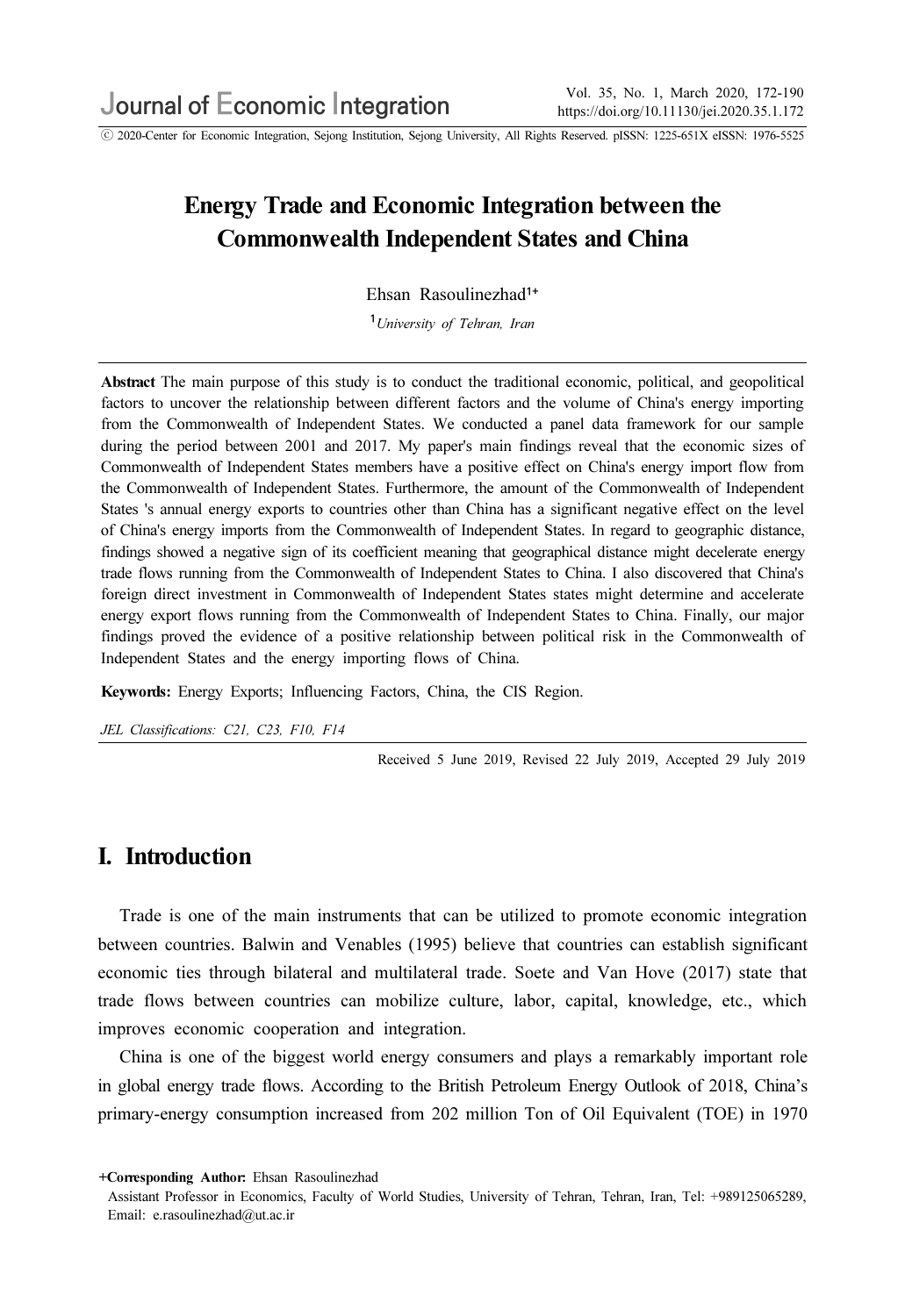to 2,491 million TOE in 2010, and it can be predicted that it will rise to over 4,300 million TOE by 2040. Figure 1 presents a comparison between primary-energy consumption in China and various other regions between 1970 and 2040.



Figure 1. Primary-energy consumption by region

(Source) Author's compilation from the British Petroleum Energy Outlook 2018.

As it is shown in Figure 1, China is experiencing a sharp increase in energy consumption caused by its rapid industrialization and urbanization (Shao et al. 2017). The speed of China's industrialization and urbanization has led to an increase in its energy consumption, which has a direct impact on China's dependence on importing energy from different regions. Adams and Shachmurove (2008) argue that by 2020, China will require rapidly increasing imports of oil, coal, and gas. Notably, this growth in energy consumption is not very sensitive to China's rate of economic growth.

On the basis of Figure 2, according to the Trade Map database, China's energy import volume in four primary-energy harmonized codes (2709, 2711, 2701, and 2716) increases from 13,227 million US dollars to nearly 215,734 million US dollars, in 2001 and 2017, respectively. Moreover, it can be seen from Figure 2 that crude oil (HS code 2709) makes the largest contribution to China's energy imports volume, whereas electrical energy (HS code 2716) accounts for the lowest share of China's worldwide energy imports.

Among all energy producers, as a large, potential, nonrenewable energy exporter, the Commonwealth of Independent States (CIS)-which was created to manage the collapse of the Soviet Union (Kubicek 2009)-has considerable advantages in conducting energy trade with China. Apergis and Payne (2010) consider the CIS region, dominated by Russia, one of the largest and most influential oil and natural gas exporters in the world, has significant potential to be a reliable energy provider for neighboring energy importers, particularly for China, which shares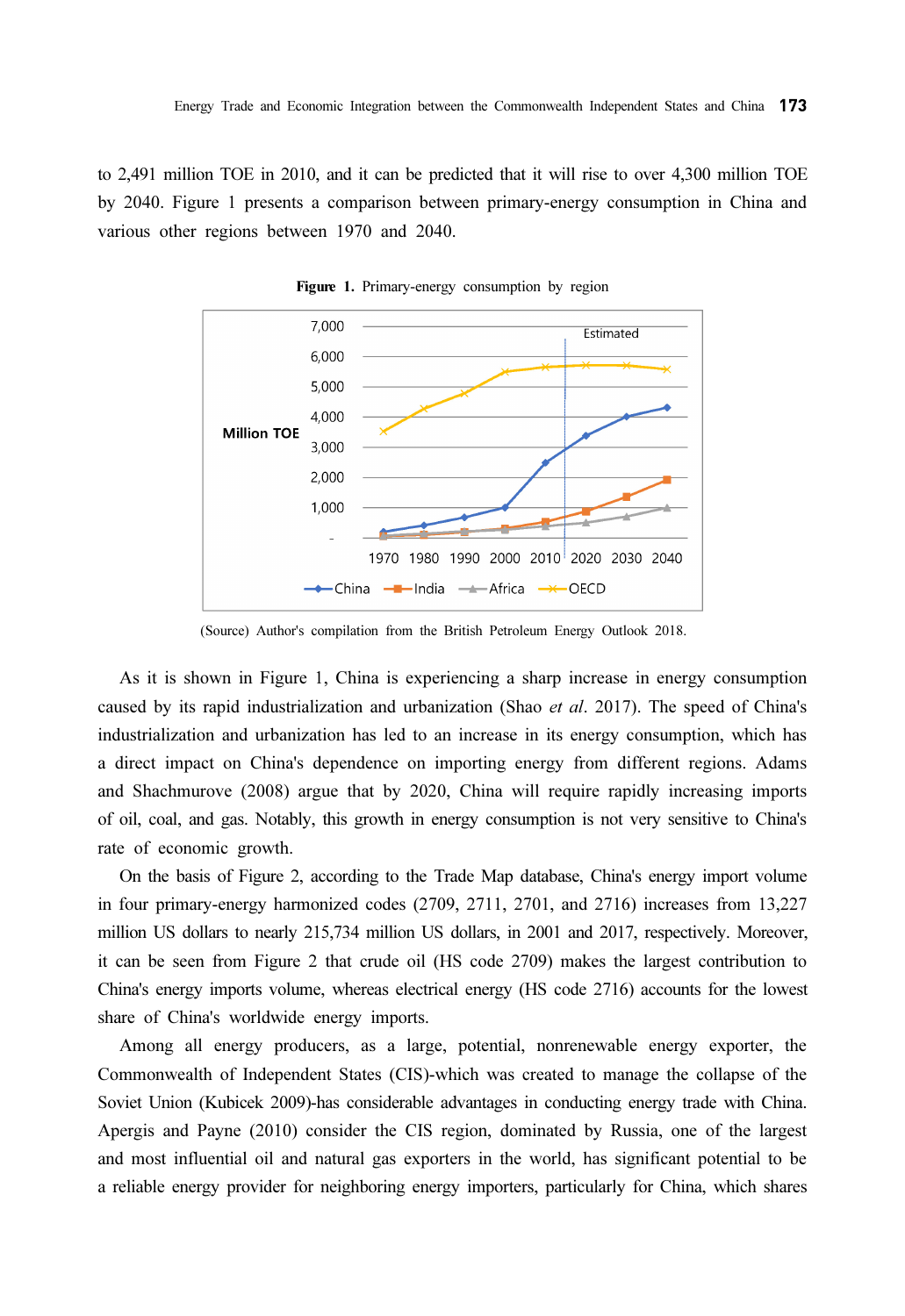a common geographical border with some of the CIS member states (i.e. Russia Kazakhstan Tajikistan and Kyrgyzstan). Furthermore, Chinese energy imports from Central Asia can contribute to increasing Chinese energy security levels as well as those from East Asia. Qiang and Xing-Kaing (2009) discuss Chinese energy strategy, and that diversification of their energy imports from different regions will enable China to shore up its energy security. To this end, the CIS region can become a key player in ensuring China's energy security. This argument aligns with Taghizadeh-Hesary. (2013), Taghizadeh-Hesary et al. (2019), and Rasoulinezhad et al. (2019), who all mention the importance of diversifying energy imports to ensure energy security in Asia. Consequently, securing the supply of energy might also contribute to increasing agricultural supply and food security (Taghizadeh-Hesary *et al.* 2019), which is an important goal for the current Chinese economy.



Figure 2. Energy imports volume of china, 2001~2017 (in thousands of US dollars)

(Source) Author's compilation from TradeMap.

Table 1 reports statistics regarding energy trade flows running from the CIS to China during the period between 2015 and 2017. It is evident that petroleum oil and oil obtained from bituminous minerals (HS code 2709) dominate energy trade flows. In 2017, China's imports of this commodity from the CIS comprised 19.2% of total CIS energy exports worldwide and nearly 15% of total Chinese energy imports worldwide. It is interesting to note that imports of electrical energy (HS code 2716) from the CIS are very important for China. Contributions of China's electrical energy imports from the CIS to its total electrical energy imports from other countries were 52%, 48.5%, and 44.8% in 2015, 2016, and 2017, respectively.

Table 1 presents data for energy trade flows running from the CIS to China during the 2015~2017 period.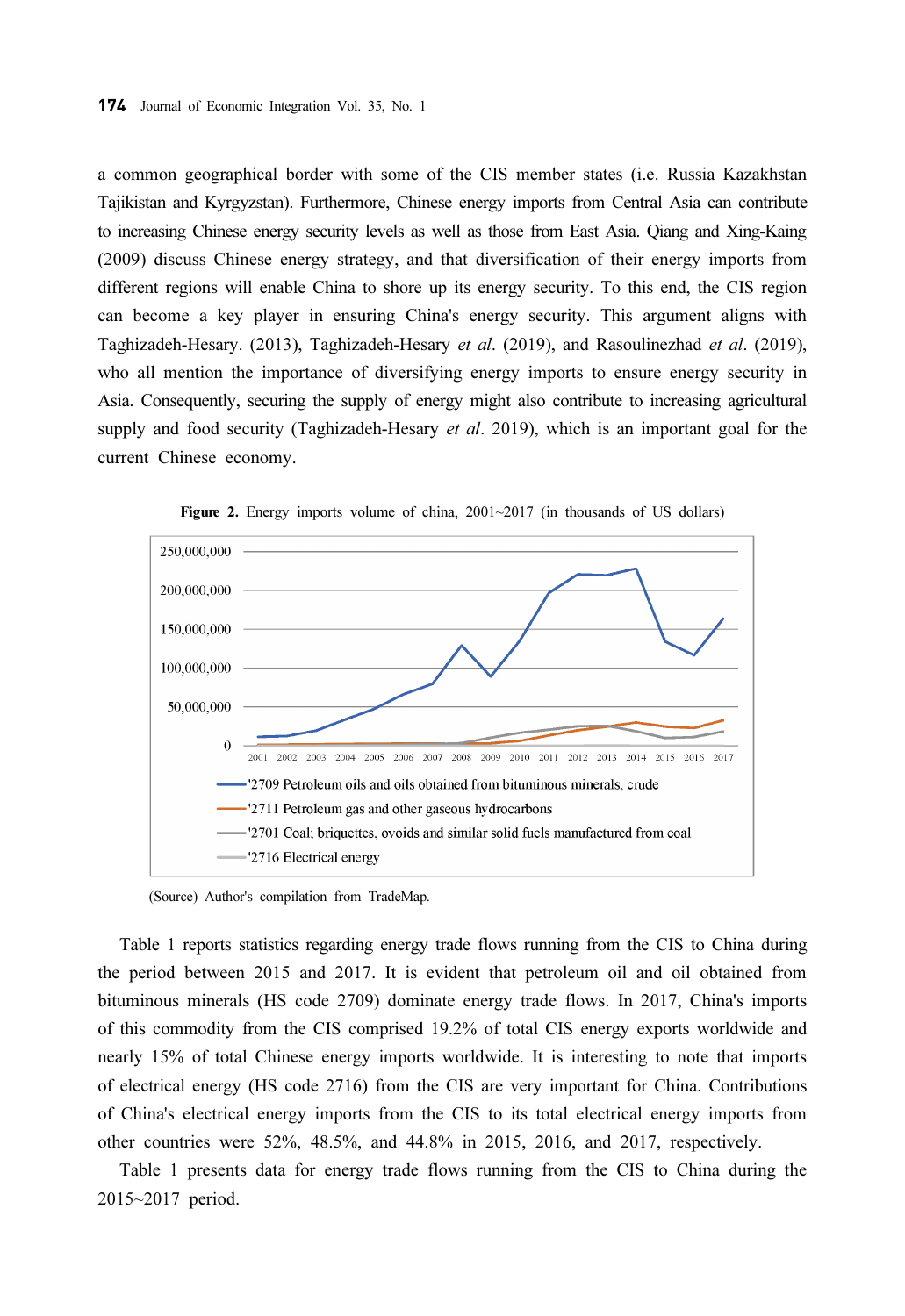| China's<br>energy imports<br>from CIS |      |        | Contribution of China's<br>energy imports from<br>CIS to CIS's energy<br>exports to the world |        |          | Contribution of China's<br>energy imports from<br>CIS to its energy<br>imports from the world |       |       |         |       |
|---------------------------------------|------|--------|-----------------------------------------------------------------------------------------------|--------|----------|-----------------------------------------------------------------------------------------------|-------|-------|---------|-------|
| Year                                  |      | 2015   | 2016                                                                                          | 2017   | 2015     | 2016                                                                                          | 2017  | 2015  | 2016    | 2017  |
| HS<br>code                            | 2709 | 19.281 | 18.097                                                                                        | 25,313 | 15.2%    | 17.9%                                                                                         | 19.2% | 14.3% | 15.5%   | 15.4% |
|                                       | 2711 | 8,257  | 6,380                                                                                         | 7,603  | 13.9%    | 46.9%                                                                                         | 13.9% | 33.1% | 27.7%   | 23%   |
|                                       | 2701 | 1,046  | 1,124                                                                                         | 2,238  | $10.4\%$ | 12.1%                                                                                         | 15.8% | 10.3% | $9.7\%$ | 12%   |
|                                       | 2716 | 175    | 155                                                                                           | 139    | 15.4%    | 15.2%                                                                                         | 12%   | 52%   | 48.5%   | 44.8% |

Table 1. Energy trade from the CIS to china, 2015~2017 (in millions of US dollars)

(Note) The numerals 2709, 2711, 2701, and 2716 are HS codes and indicate "Petroleum oils and oils obtained from bituminous minerals, crude," "Petroleum gas and other gaseous hydrocarbons," "Coal; briquettes, ovoids, and similar solid fuels manufactured from coal," and "Electrical energy," respectively.

(Source) Author's compilation from TradeMap.

According to the importance of the energy trade between the CIS and China, which may enhance their economic integration, the main question of this research is "which and what economic factors affect the CIS-China energy trade as a link to their economic integration?" Despite the existence of some academic studies such as Golobokov (2015), Orlov (2016), and Malle (2017), I did not find any similar research, a fact that supports the novelty of this study.

To conduct this research and answer the main question, I employ an econometric model using a panel framework over the period between 2001 and 2017. The variables are based on the traditional, economic, political, and geopolitical (TPG) factors introduced by Shao *et al.* (2017). The findings reveal the significant effects of TPG factors on the energy trade between the CIS and China, which also provides implications regarding their effects on China-CIS economic integration.

The remainder of this paper is organized as follows. First, Section 2 provides a brief review of the relevant literature. Next, Section 3 presents information regarding the study's data and methodology. Section 4 discusses the empirical results, and the last section concludes the paper.

### II. Literature Review

The trade flows between CIS member states and China, especially in the field of energy, have recently been drawing the attention of a number of scholars. Some studies such as Chenard (1994), Davis (1997), Kandogan (1999), Roberts and Wehrheim (2001), and Sergi (2018) argue that foreign trade development is an essential policy for CIS member states because it enables them to improve their production capacities, promote their national commodities, and diversify commodities in their local markets. Moreover, several scholars, such as Lin and Wang (2012),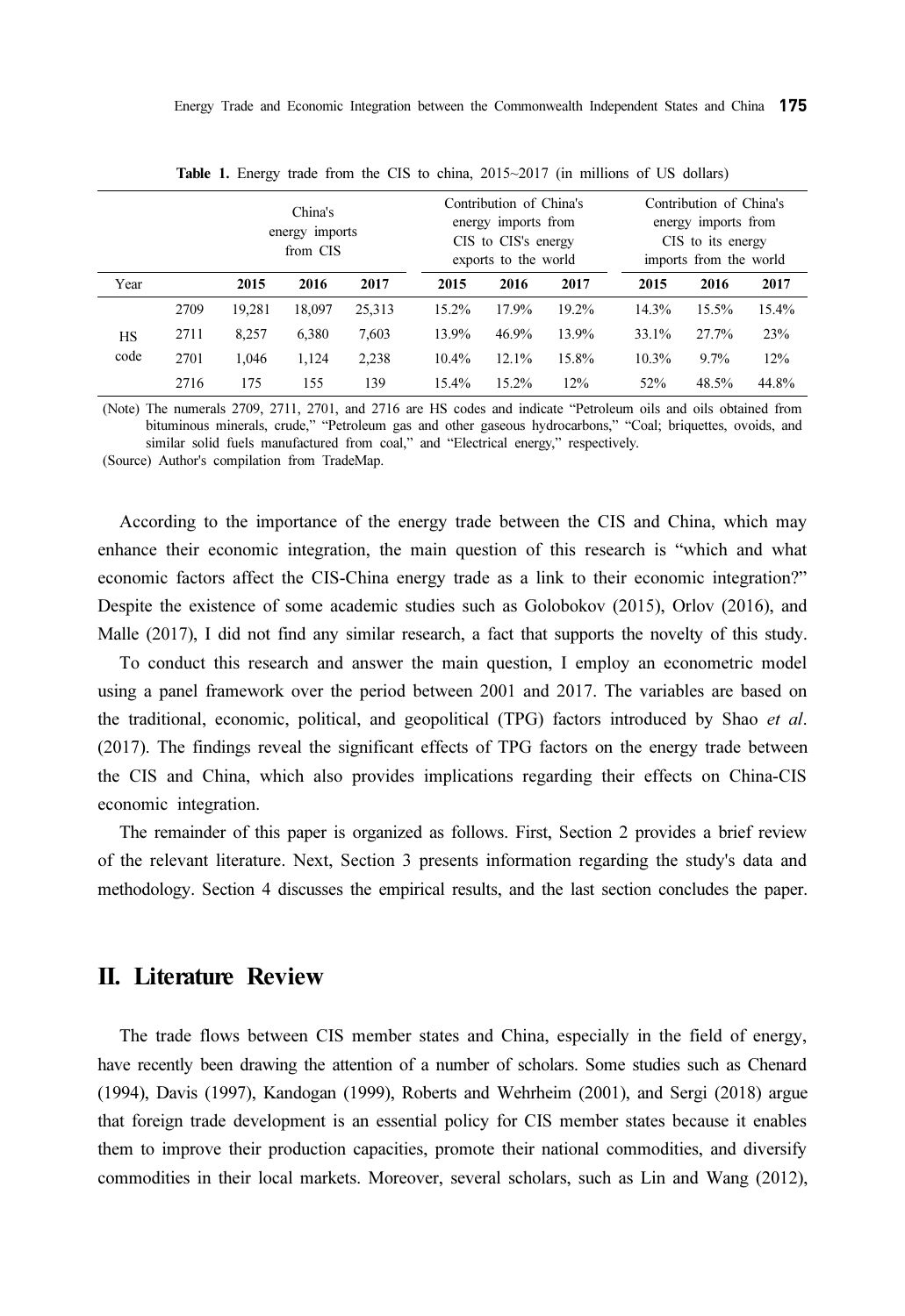Ge and Fan  $(2013)$ , Dong and Kong  $(2016)$ , Li et al.  $(2017)$ , and Zou et al.  $(2018)$ , explain that rapid economic development in China caused a sharp increase in energy demand, leading to a higher volume of worldwide energy imports. The need to expand CIS' foreign trade and the high Chinese demand for energy imports makes energy trade between China and CIS member states possible. Hirschhausen and Waelde (2001) investigated energy sector reforms in Eastern Europe and the CIS. The major result of this study was the conclusion that these nations will reach a high level of energy integration with big economies such as China. This will enable them to quickly develop their energy sectors as well as increase export revenues. Kakachia (2011) posited that the CIS region has become the focus of considerable international attention due to its energy production potential. In line with this finding, Kubicek (2013) believed that because of its geographical situation, China might be in the best position to fully leverage the energy capacity of the CIS region. He concluded that the CIS region offers an attractive market and source for investment. Its security norms also correspond well with central Asian government priorities. However, the power of CIS member states in energy markets and energy exports to China differs significantly. Newnham (2011), Nurgaliyeva (2016), and Bastsaikhan and Dabrowski (2017) argued that after the collapse of the Union of Soviet Socialist Republics (USSR) in 1991, Russia has tried to dictate the terms of energy volumes and prices to other CIS members, indicative of its dominance in the energy sector of the CIS region. However, this fact does not lower the potential of other CIS member states to independently develop their energy sectors. For instance, Karatayev and Clarke (2014) expressed that Kazakhstan under the shadow of Russia has eliminated many different technical, institutional, social, and economic barriers and is developing remarkable energy trade capacities. In another study, Vidadili et al. (2017) discussed the energy export development of Azerbaijan in the region. In the early 1990s, this country followed a strategy of exploration and exploitation of carbon hydrogen resources in the Azerbaijani sector of the Caspian Sea. In order to provide safer export routes for the energy resources of Azerbaijan to world markets, they oversaw the construction of pipelines and became the transit country for the exportation of central Asian countries' energy resources. The importance and capacity of the energy sector in other CIS member states is addressed by Valigholizadeh et al. (2013) for Armenia, by Liu and Pistorius (2012) for Kyrgyzstan, and by Chomakhidze et al. (2017) for Georgia.

The next group of literature focuses on the factors affecting trade patterns. Howell and Chaddick (1994) tried to discover whether political risk affects foreign investment and trade. They found out that it depends on profit and loss consequences for businesses. Oh and Reuveny (2010) discussed how political risk reduces trade flows in importer and exporter countries. Dimic et al. (2016) investigated the effect of political risk on trade flows. The major findings asserted that the political risk effect originates in emerging economies, whereas it is not evident in developed countries. In another study, Braga-Alves (2018) argued that an increase of political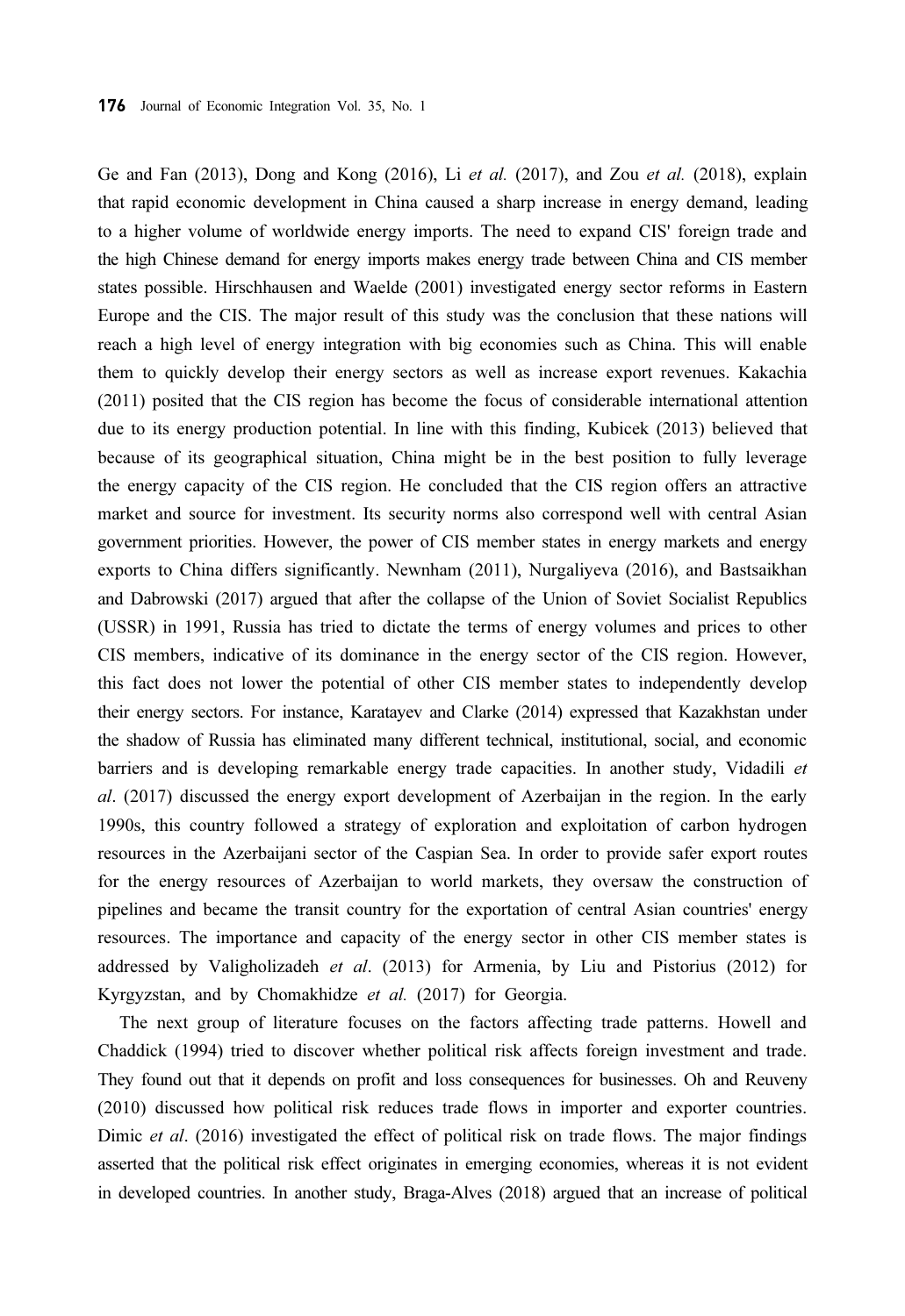risk levels leads to an increase in trade risk between countries, which ultimately reduces trade flows. Another important factor influencing trade flows between countries is economic growth, as indicated by annual changes in the GDP. Korhan *et al.* (2015), in line with Alesina *et al.* (2000), Bond et al. (2005), and Zahonogo (2016), mentioned that a higher economic growth rate indicates a better performance of the national economy, which accelerates trade flows. Zahanogo (2016) believed that by developing the size of an economy, trade flows enable a country to more fully capture the potential benefits of increasing returns to scale and economies of specialization. Besides economic size, geographical distance also plays a major role in determining the volume of trade flows. Rasoulinezhad and Kang (2016) proved that geographical distance as a proxy for transportation costs negatively affects trade flows between countries. The negative impact of geographic distance on trade flows between nations have been proven by many scholars such as Black (1973), Melitz (2007), Chen (2015), Jabalameli and Rasoulinezhad (2018), Rasoulinezhad (2019), and Rasoulinezhad and Jabalameli (2019). Moreover, numerous studies discussed the relationship between Foreign Direct Investment (FDI) and trade flows. For instance, Liu et al. (2001) discovered a positive relationship between FDI and trade in China. Aizenman and Noy (2006) proved that there are bi-directional linkages between FDI and trade. He et al. (2009) investigated the relationship between the American and Japanese FDI into China and the growth of the US trade deficit with China. The results indicated that an increase of FDI by the US in China led to a boost in China's exports to the US. Szkorupova (2014) showed that FDI improves the production capabilities of a nation, which leads to an increase in trade flows with other countries.

My paper contributes to the earlier literature by expressing the following points. The first important point is that this study is the first trade study that considers the determinations of the CIS's energy export flows to China. Considering that most prior studies conducting gravity trade model suffered because of the inclusion of variables in a rational framework, TPG factors are employed in this research to uncover the relationship between various factors and China's energy importing volume from the CIS. TPG, a framework proposed by Shao *et al.* (2017), integrates a series of factors that influence trade flows between nations into the model.

# III. Data and Research Methodology

This research includes as the independent variable energy export volume from the CIS (which consists of eight member countries including the Russian Federation, Kazakhstan, Ukraine, Belarus, Azerbaijan, Uzbekistan, Turkmenistan, and Kyrgyzstan)1) to China over the period

<sup>1) -</sup> I only considered the CIS members who export energy sources to China. Hence, Georgia, Moldova, Armenia, and Tajikistan, which did not export any energy commodities to China, are not in our list.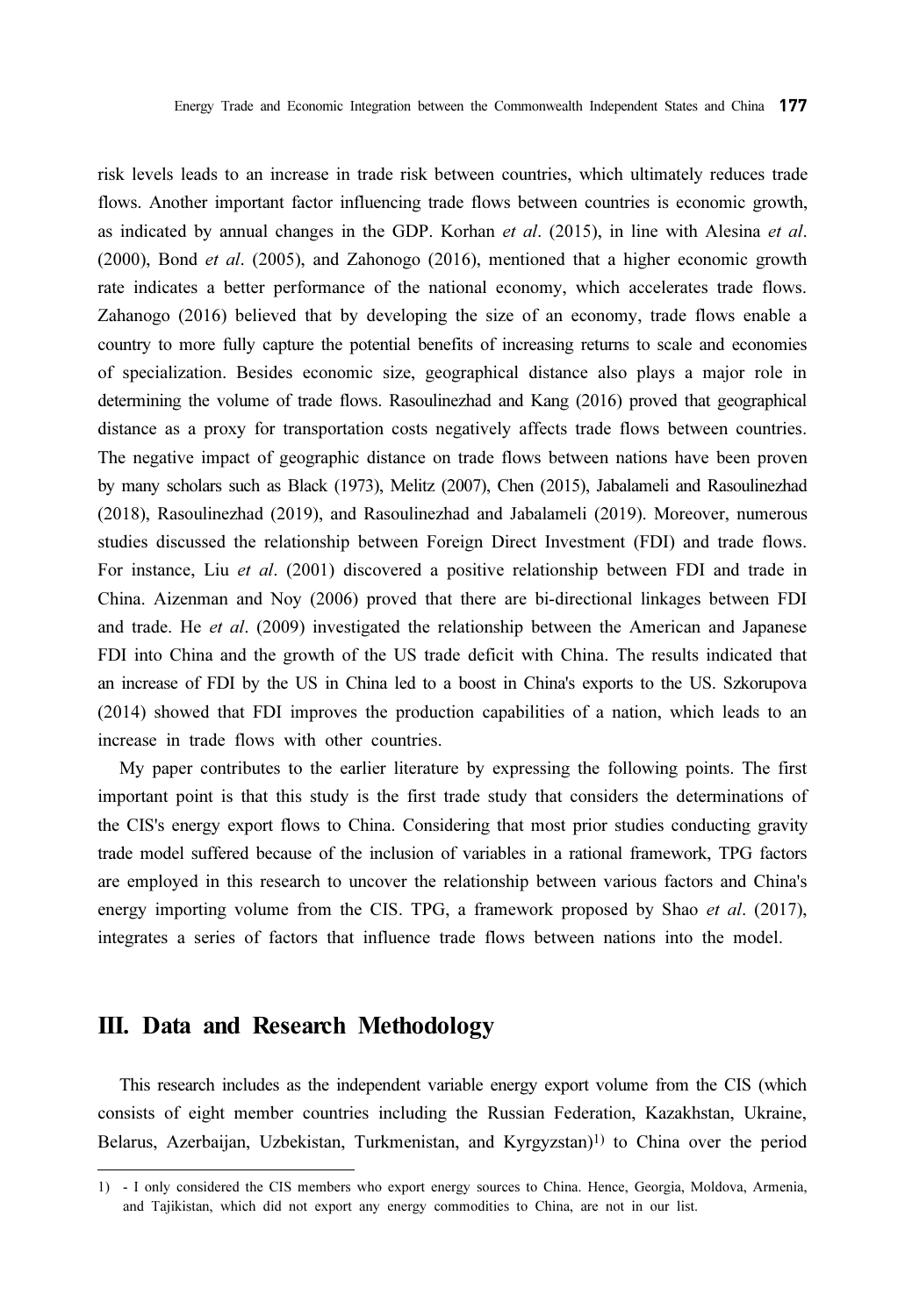between 2001 and 2017. This period was chosen on the basis of China's participation in the World Trade Organization in 2001, which was the starting year of China's regional and global economic integration. To analyze energy export patterns between the CIS and China, I specify energy export (ENEX) in thousands of US dollars. This variable contains five HS codes-2790: petroleum oils and oils obtained from bituminous minerals, crude; 2701: coal, briquettes ovoids, and similar solid fuels manufactured from coal; 2716: electrical energy; 2711: petroleum gas and other gaseous hydrocarbons; and 2710: petroleum oils and oils obtained from bituminous minerals. In addition, I follow Shao *et al.* (2017) in terms of explanatory variables by using the exporter's GDP in thousands of US dollars, the exporter's annual energy exports quantity to the world (ENEXW) in thousands of US dollars, geographic distance from China (GDIS) in kilometers, China's FDI in thousands of US dollars, and the exporter's political risk (PR). These definitions, units, and the sources of series data are represented in Table 2.

Table 2. Description of variables

| Variable     | <b>Definition</b>                                                                  | <b>Units</b>            | Data Sources                                   |
|--------------|------------------------------------------------------------------------------------|-------------------------|------------------------------------------------|
| <b>ENEX</b>  | CIS's energy exports to China                                                      | thousands of US dollars | Trade Map                                      |
| GDP          | The exporter's GDP                                                                 | thousands of US dollars | World Bank                                     |
| <b>ENEXW</b> | The exporter's annual energy exports quantity to the world thousands of US dollars |                         | Trade Map                                      |
| <b>GDIS</b>  | Geographic distance from China                                                     | kilometers              | CPII database                                  |
| <i>FDI</i>   | China's direct investment in the exporter                                          | thousands of US dollars | Statistical bulletin of<br>China's outward FDI |
| PR           | The exporter's political risk                                                      | -                       | World Bank                                     |

(Source) Author's compilation.

In this paper, I adjust the model used by Shao *et al.*  $(2017)$  for this analysis. On the basis of their econometric panel model, which contains (TPG) variables, and the series, my panel equation is thus given by the following:

$$
lnENEX_{ijt} = \delta_1 + \delta_2 ln(GDP_{it}GDP_{jt})
$$
  
+ 
$$
\delta_3 ln ENEXW_{it} + \delta_4 ln GDIS_{ijt} + \delta_5 ln FDI_{ijt} + \delta_6 ln PR_{it} + \varepsilon_{ijt}
$$
 (1)

where ENEX indicates CIS's energy exports to China; GDP and ENEXW represent gross domestic product and the exporter's annual energy exports quantity to the world; FDI denotes China's FDI in the exporter; and *PR* denotes the exporter's political risk.

In regard to the variables, it should be mentioned that many scholars have proven the linkages between the series and trade flows. For instance, the impact of GDP on trade between nations was verified by a number of researchers such as Popova and Rasoulinezhad (2016), Rasoulinezhad and Seong Kang (2016), and Rasoulinezhad (2017). The negative effects of geographical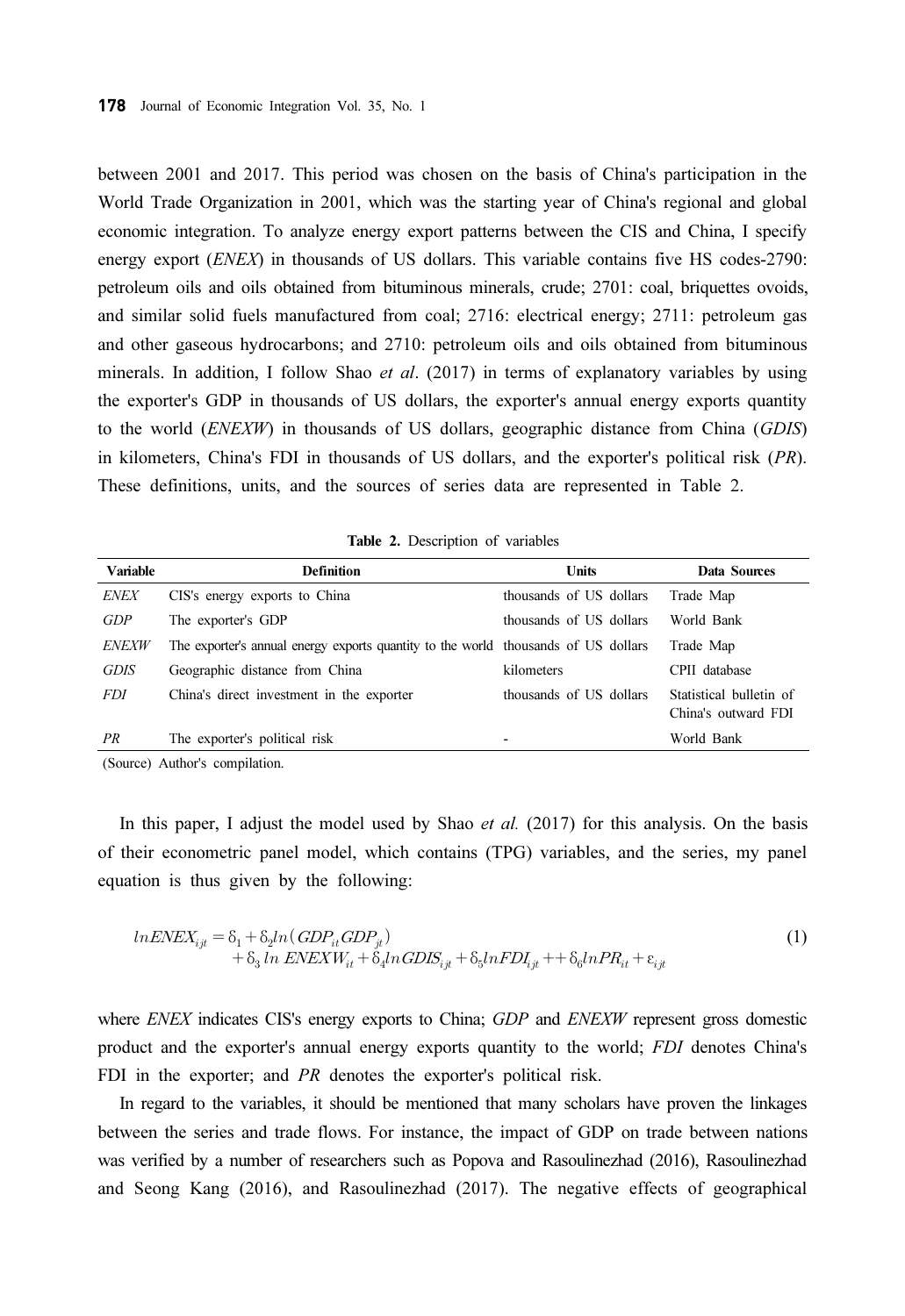distance on trade flow are discussed in earlier studies (Rasoulinezhad and Jabalameli 2018, Brei and Von Peter 2018). Although Khoon Goh et al. (2013) demonstrated the influence of FDI on trade flows, Rotunno (2016) showed a linkage between political stability and trade flows. In addition, Shao et al. (2017) confirmed the relationship between total energy export volumes and energy export flows to a particular nation.

To conduct an estimation of coefficients, I ran the random effects (RE) estimator, which enabled me to include time-invariant variables (e.g. geographical distance) in the final results. Other panel estimators, such as fixed effects (FE) and FE Poisson maximum likelihood (ML), cannot estimate the coefficient of time-invariant variables (Cestepe et al. 2015). Therefore, the most appropriate estimator for my model is RE, which was structured as follows:

If the basic framework of the panel data is assumed to be:

$$
y_{it} = x_{it}^{'}\beta + z_{i}^{'}\alpha + \varepsilon_{it} = x_{it}^{'}\beta + c_{i} + \varepsilon_{it}
$$
\n
$$
\tag{2}
$$

where  $x_{it}$  contains regressors,  $z_i$ <sup>'</sup> denotes the individual effect. If the unobserved individual heterogeneity can be considered to be uncorrelated with the included variables, Equation 2 can be rewritten as:

$$
y_{it} = x_{it}^{'}\beta + E[z_{i}^{'}\alpha] + \{z_{i}^{'}\alpha - E[z_{i}^{'}\alpha]\} + \varepsilon_{it} = x_{it}^{'}\beta + \alpha + u_{i} + \varepsilon_{it}
$$
\n(3)

This RE equation expresses that  $u_i$  is a group-specific random element (Greene 2011).

In addition, the Poisson pseudo-ML (PPML) estimator as proposed by Silva and Tenreyro (2006) is applied to conduct a robustness check for empirical estimations. If nonlinear least squares and optimize sums of squared residuals are assumed, the estimator of the model becomes as follows (Magerman et al. 2016):

$$
\hat{\beta} = \arg\minSSR \ (\beta) = \arg\min \sum \left[ Y - \exp(X\beta) \right]^2 \tag{4}
$$

The first-order conditions for Equation 4 will be:

the first-order conditions for Equation 4 will be:  
\n
$$
\frac{\partial \hat{\beta}}{\partial \beta} = \sum [Y - exp(X\beta)] exp(X\beta) X = 0
$$
\n(5)

where Y -  $exp(X\beta)$  is the model to be estimated and  $exp(X\beta)X$  indicates the weights of each observation in minimizing errors.

On the basis of Equation 5, the Poisson model is: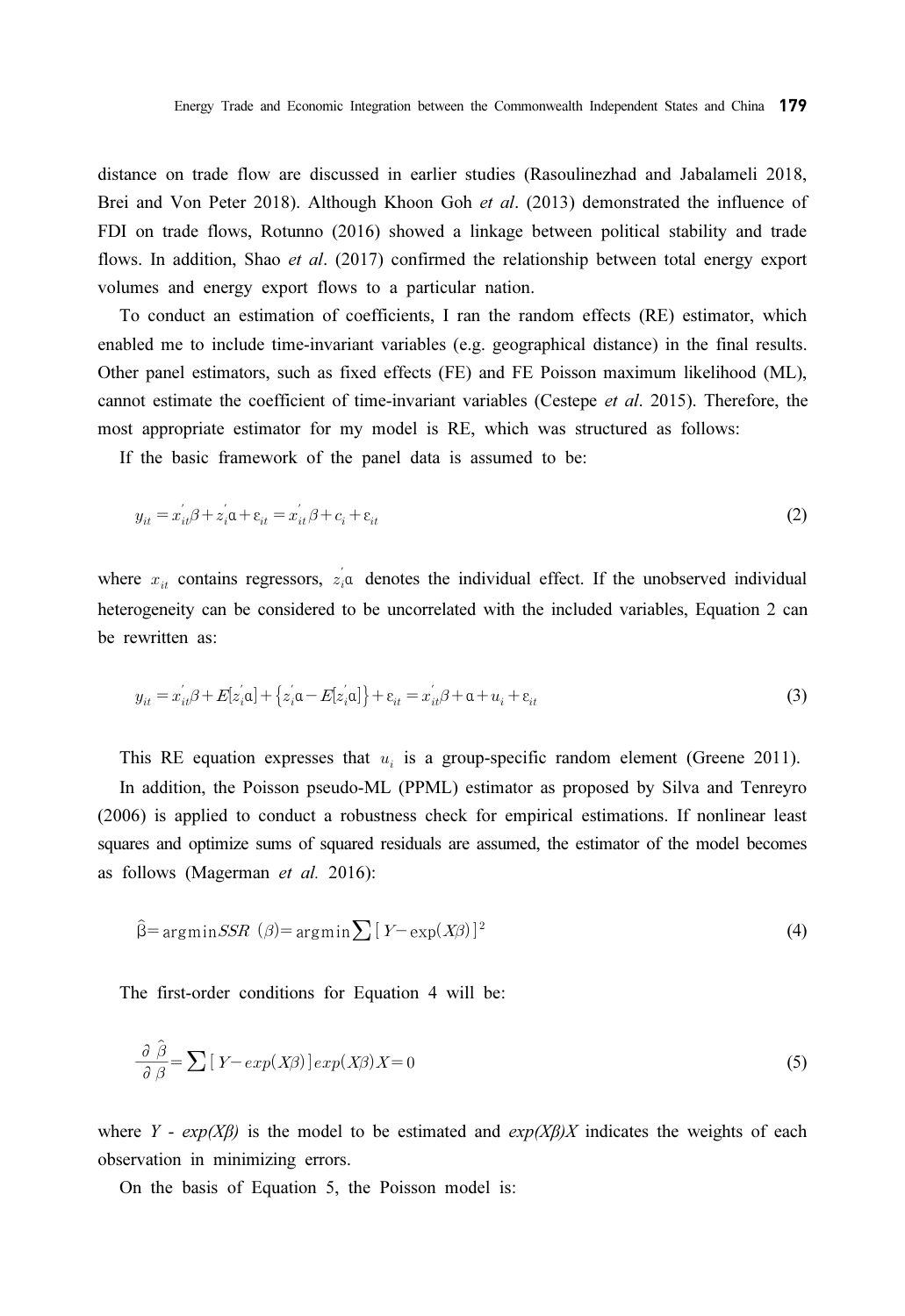Journal of Economic Integration Vol. 35, No. 1  

$$
Pr(Y = k|x) = \frac{\exp(-\lambda)\lambda^k}{k!}
$$
 (6)

In Equation 6,  $Y \ge 0$ , and  $Y \ge 0$   $Y \ge 0$ . Hence, the ML optimization is specified as follows:

$$
\hat{\beta} = \arg \max \left[ -\exp(X\beta) + Y(X\beta) - \ln(Y) \right] \tag{7}
$$

and by conducting first-order conditions of Equation 7:

and by conducting first-order conditions of Equation 7:

\n
$$
\frac{\partial \hat{\beta}}{\partial \beta} = \sum \left[ Y - \exp(X\beta) \right] X = 0
$$
\n(8)

### IV. Empirical Results

#### A. Preliminary tests

To conduct correct and reliable panel estimations, various preliminary tests should be applied. The first preliminary test contains a cross-sectional dependence (CD) test to discover whether there are any breakpoints in our series. To this end, the Pesaran residual CD test is conducted Journal of Economic<br>
Pr(*Y*=*k*|*x*)=  $\frac{\exp}{2}$ <br>
Equation 6, *Y*  $\geq$ <br>  $\hat{\beta}$ = argmax [- exp<br>
d by conducting<br>  $\frac{\partial \hat{\beta}}{\partial \beta} = \sum [Y - \exp$ <br> **Empirical F**<br>
Preliminary tes<br>
o conduct correct afirst preliminary to<br>
are any b  $Y \geq 0$ <br>  $\langle X\beta \rangle$ <br>  $\exists k$ <br>  $Y \geq 0$ <br>  $\langle X\beta \rangle$ <br>  $\exists k$ <br>  $\exists k$ <br>  $\exists k$ <br>  $\exists k$ <br>  $\exists k$ <br>  $\exists k$ <br>  $\forall k$ <br>  $\exists k$ <br>  $\forall k$ <br>  $\forall k$ <br>  $\forall k$ 

by the pairwise correlation coefficients 
$$
\hat{p}_{ij}
$$
 as follows:  
\n
$$
CD = \sqrt{\frac{2}{N(N-1)}} \sum_{i=1}^{N} \sum_{j=i+1}^{N} \sqrt{T_{ij}} \hat{p}_{ij}
$$

The results of this test, as listed in Table 3, depict the acceptance of the null hypothesis (no CD in residuals) at the 5% level. Hence, all variables show evidence of cross-sectional independence.

| <b>Variables</b> | Pesaran's CD test | $p$ -value |
|------------------|-------------------|------------|
| <b>LENEX</b>     | 26.11             | 0.32       |
| <b>LGDP</b>      | 28.49             | 0.58       |
| <b>LENEXW</b>    | 19.24             | 0.18       |
| <b>LGDIS</b>     | 24.33             | 0.44       |
| <b>LFDI</b>      | 29.64             | 0.61       |
| <b>LPR</b>       | 31.93             | 0.73       |
|                  |                   |            |

Table 3. Cross-sectional dependence test results

(Source) Author's compilation from Eviews 9.0.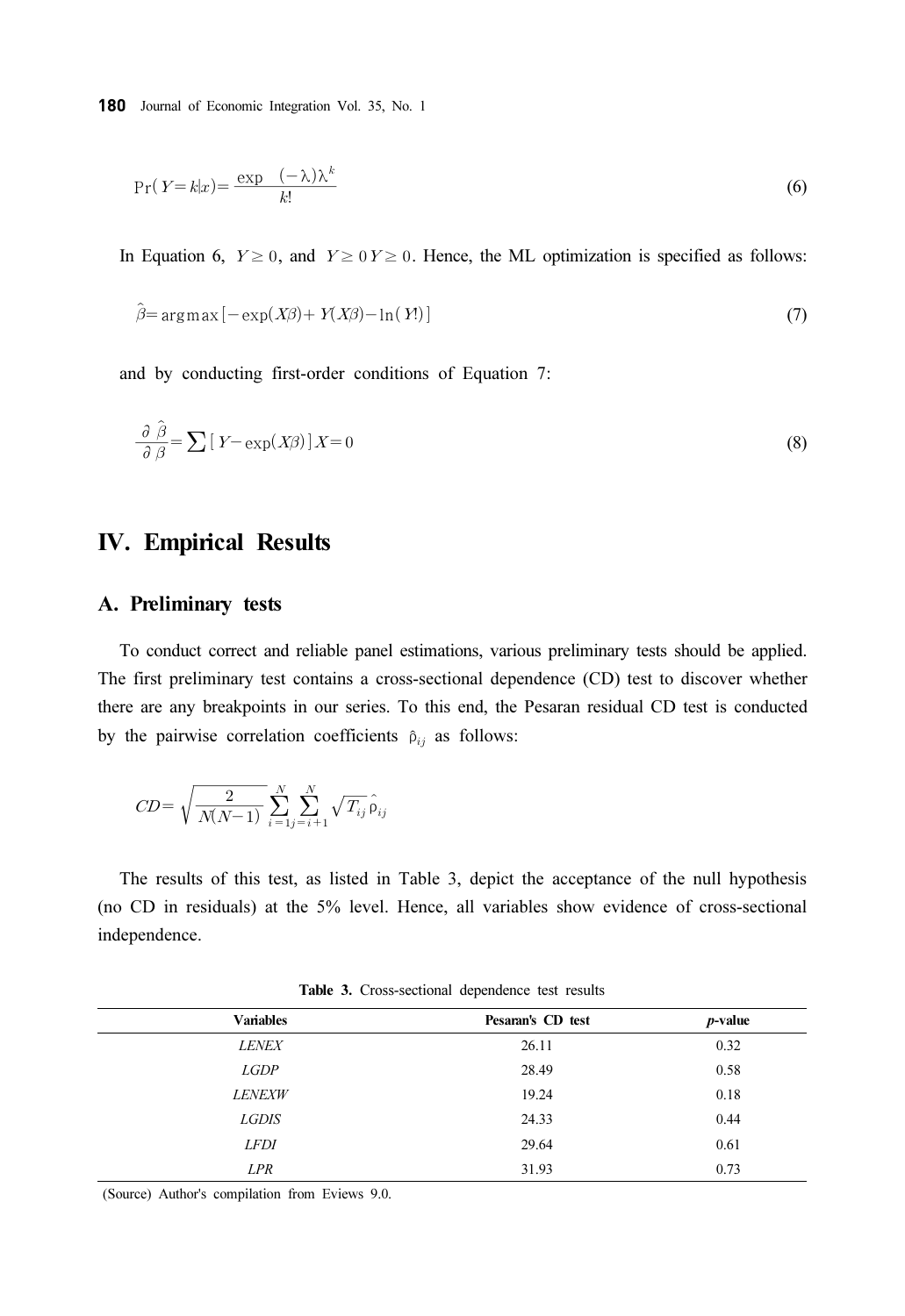On the basis of the lack of CD of the variables, the common panel unit root tests, i.e., the ADF-Fisher Chi-square and the Phillips-Perron-Fisher Chi-square tests, can be used to analyze the stationarity of the time series data.

The results of applying the panel unit root test are reported in Table 4.

| <b>Variable</b>  | <b>ADF-Fisher Chi-square</b> | Phillips-Perron-Fisher Chi-square | <b>Stationary</b> |
|------------------|------------------------------|-----------------------------------|-------------------|
| <b>LENEX</b>     | 25.46 [0.81]                 | 19.06 [0.28]                      | N <sub>0</sub>    |
| <b>D(LENEX)</b>  | 185.03 [0.00]                | 218.47 [0.00]                     | Yes               |
| <b>LGDP</b>      | 18.44 [0.82]                 | 14.17 [0.36]                      | N <sub>0</sub>    |
| D(LGDP)          | 157.49 [0.00]                | 327.18 [0.00]                     | Yes               |
| <b>LENEXW</b>    | 10.61 [0.72]                 | 16.22 [0.93]                      | N <sub>0</sub>    |
| <b>D(LENEXW)</b> | 277.01 [0.00]                | 316.37 [0.00]                     | Yes               |
| <b>LGDIS</b>     | $9.82$ [0.24]                | 17.36 [0.00]                      | N <sub>0</sub>    |
| <b>D(LGDIS)</b>  | 312.92 [0.00]                | 291.28 [0.00]                     | Yes               |
| <b>LFDI</b>      | 15.26 [0.82]                 | 27.61 [0.24]                      | N <sub>0</sub>    |
| <b>D(LFDI)</b>   | 247.42 [0.00]                | 231.83 [0.00]                     | Yes               |
| <b>LPR</b>       | 21.93 [0.11]                 | 31.38 [0.45]                      | N <sub>0</sub>    |
| D(LPR)           | 288.52 [0.00]                | 321.72 [0.00]                     | Yes               |

Table 4. Panel unit root test results

(Note) Numbers in brackets indicate p-values.

(Source) Author's compilation from Eviews 9.0.

On the basis of the results of two panel unit root tests, as shown in Table 4, all of the series are nonstationary at levels and stationary (rejecting the null hypothesis) at their first difference standing for I(1).

Next, a preliminary test is the cointegration test, which is performed by conducting the Pedroni panel cointegration test to explore a long-run equilibrium relationship between the series. The most significant results are reported in Table 5. The majority of all statistical tests reveal H0 rejection (no cointegration at the 5% significance level). Hence, the results proved that there is evidence of a long-run relationship between variables.

|                            | . .              |       |                          |       |
|----------------------------|------------------|-------|--------------------------|-------|
|                            | <b>Statistic</b> | Prob. | Weighted statistic       | Prob. |
| Panel v-statistic          | 1.83             | 0.42  | 0.21                     | 0.27  |
| Panel mo-statistic         | $-2.38*$         | 0.00  | $-1.58*$                 | 0.00  |
| Panel PP-statistic         | $-3.27*$         | 0.00  | $-4.02*$                 | 0.00  |
| Panel ADF-statistic        | $-3.66*$         | 0.00  | $-3.52*$                 | 0.00  |
| Group rho-statistic        | $-1.28*$         | 0.05  | $\overline{\phantom{a}}$ | -     |
| Group PP-statistic         | $-2.49*$         | 0.00  | -                        | ۰     |
| <b>Group ADF-statistic</b> | $-4.10*$         | 0.00  | -                        |       |

Table 5. Pedroni panel cointegration test results

(Note): \* shows statistical significance at the 5% level.

(Source) Author's compilation from Eviews 9.0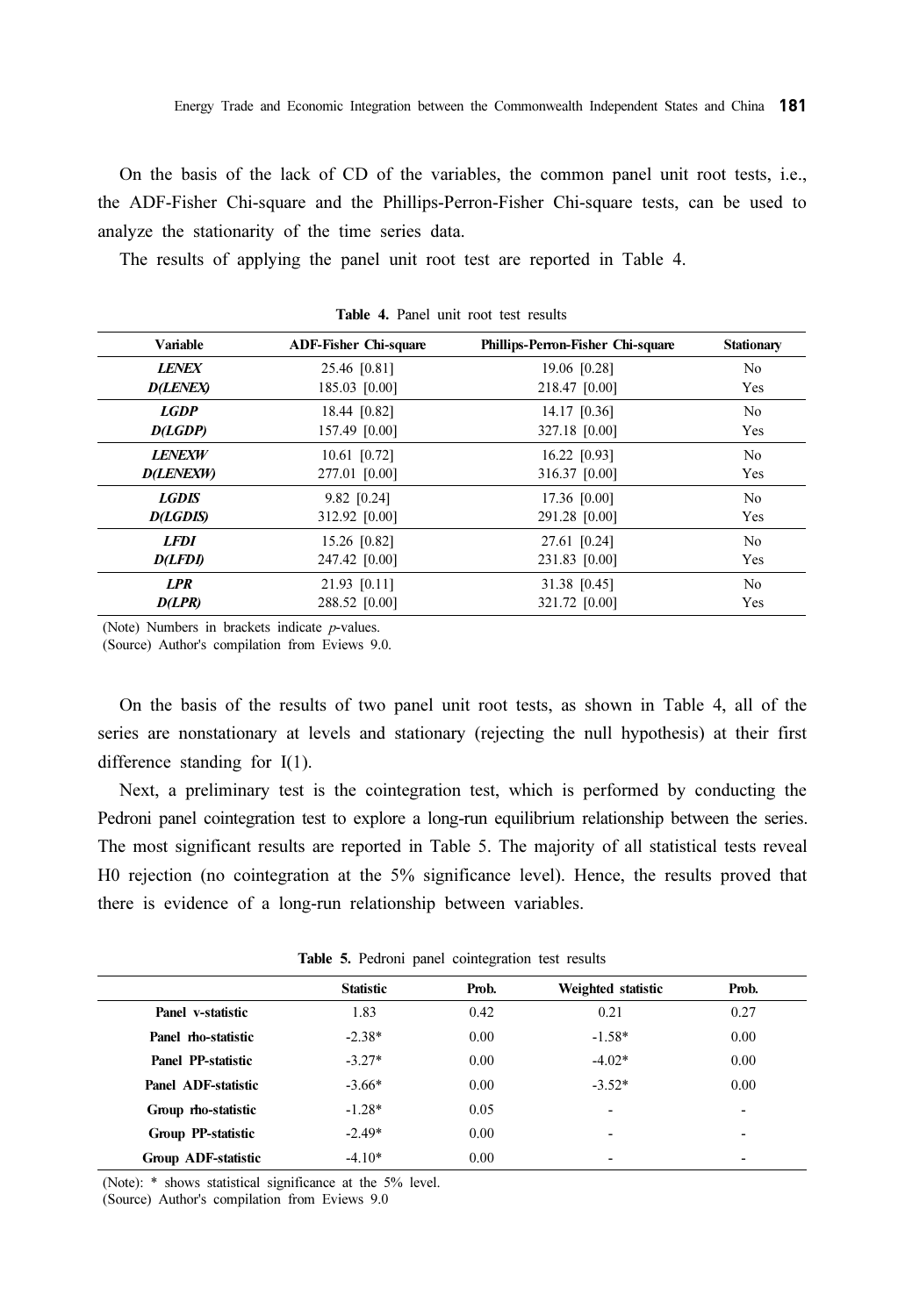In addition, the Kao cointegration test is employed to conduct a robustness check. Table 6 presents the results of the Kao test, which rejected the H0 of no cointegration at a 0.05 significance level.

|            | Series: LENEX LGDP LENEXW LGDIS LFDI LPR |             |
|------------|------------------------------------------|-------------|
| <b>ADF</b> | t-statistic                              | Probability |
|            | 4.329                                    | 0.02        |

Table 6. Kao residual cointegration test

(Note) ENEX indicates CIS's energy exports to China. GDP and ENEXW show the exporter's GDP and the exporter's annual energy exports quality to the world. GDIS is geographic distance from China, whereas FDI and PR show foreign direct investment and the exporter's political risk, respectively.

(Source) Author's compilation from Eviews 9.0.

#### B. Empirical econometric estimation

On the basis of cointegration test findings that support the existence of a long-run linkage between the series in our panel equations, the panel data estimation approach, i.e., the RE estimation, is applied to reveal the effects of regressors on the CIS's energy exports to China. Because my model contains geographic distance, which does not change between countries over time, I used this type of panel data estimation. Furthermore, the PPML is also conducted as a robustness check.

The findings of conducting RE and FMOLS estimations are presented in Table 7.

| <b>Dependent</b>                       | Independent                                                   | RE                 |         | PPML        |         | Mean of      |
|----------------------------------------|---------------------------------------------------------------|--------------------|---------|-------------|---------|--------------|
| variable                               | <b>Variables</b>                                              | <b>Coefficient</b> | P-value | Coefficient | P-value | coefficients |
|                                        | The exporter's GDP                                            | 0.42               | 0.00    | 0.36        | 0.00    | 0.39         |
| CIS's<br>energy<br>exports to<br>China | The exporter's annual energy exports<br>quantity to the world | $-0.23$            | 0.02    | $-0.33$     | 0.00    | $-0.28$      |
|                                        | Geographic distance from China                                | $-0.12$            | 0.00    | $-0.27$     | 0.00    | $-0.19$      |
|                                        | China's direct investment in the exporter                     | 0.38               | 0.04    | 0.68        | 0.01    | 0.53         |
|                                        | The exporter's political risk                                 | 0.23               | 0.00    | 0.41        | 0.00    | 0.32         |

Table 7. Panel estimation results

(Source) Author's compilation from Stata 15 and Eviews 9.0.

My main findings, also listed in Table 7, are as follows:

ⅰ. The estimation findings reveal that economic size, as measured by GDP, has significant positive impact on CIS energy exports to China. A 1% increase in the energy exporter's GDP in the CIS region leads to an increase in energy exports to China by nearly 0.39% (average of the coefficients estimated by FE and PPML). This finding is aligned with Rasoulinezhad and Wei (2017), who proved the positive effect of GDP on China's energy imports from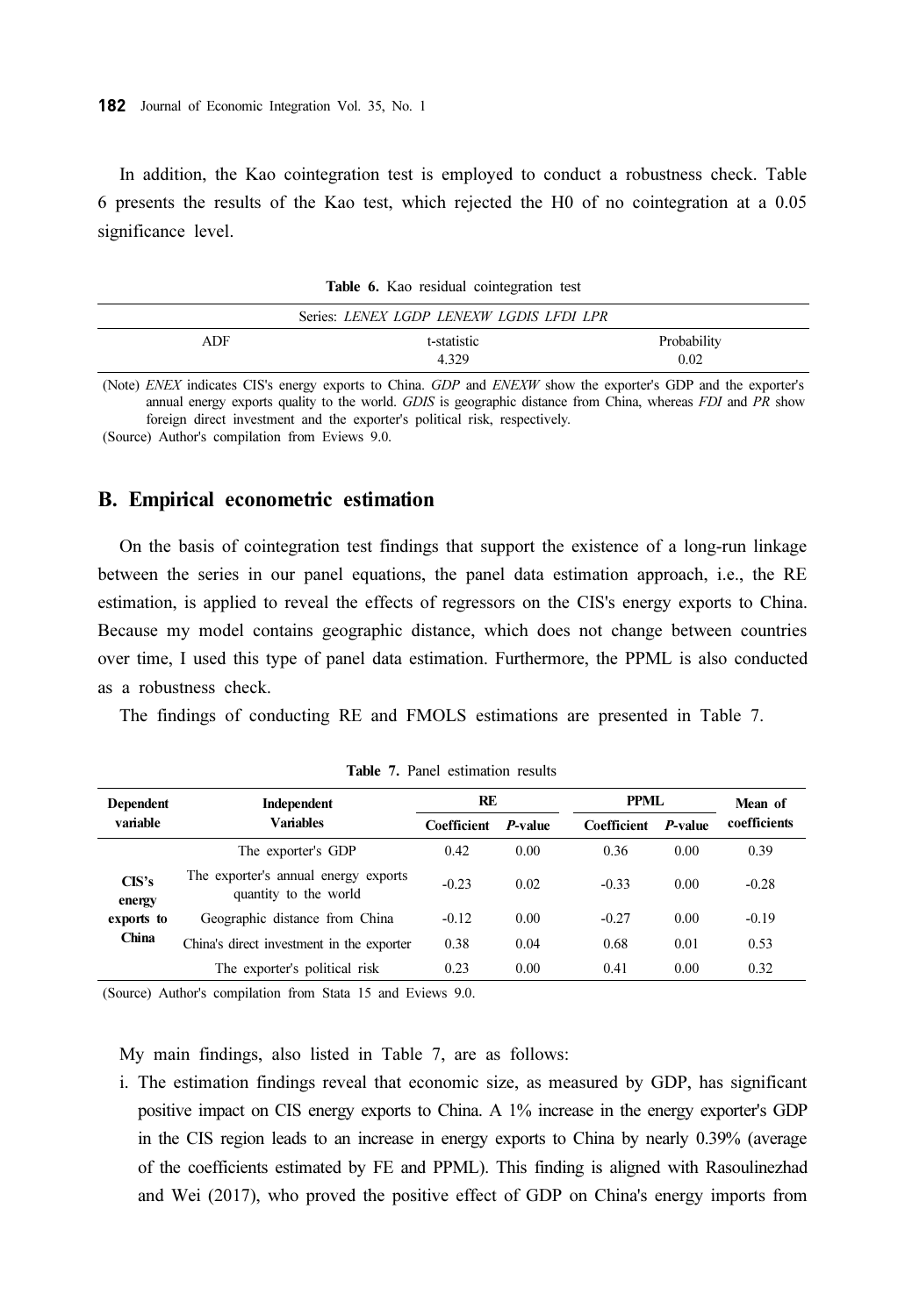OPEC member countries. On one hand, any increase in the GDP of energy producers leads to an improvement in their oil and gas sectors by increased investment in infrastructure to develop their production and export capacities. On the other hand, the growth of China's GDP means there is a higher energy need in industry and transportation in particular.

- ⅱ. In regard to main variables, the quantity of the CIS's annual energy exports to countries other than China has a significant negative effect on China's energy imports from the CIS. A 1% increase in the CIS's energy exports to other countries leads to an approximately 0.28% reduction in China's energy imports from the CIS. This result is in line with Osakwe et al. (2018), who argue that export diversification can balance export volumes among various trade partners.
- ⅲ. In regard to geographic distance acting as a proxy for transportation cost, the negative sign of its coefficient indicates that geographical distance may decelerate energy trade flows running from the CIS to China. A 1% increase in this variable reduces Chinese energy imports from the CIS by about 0.19%. This finding is in line with Hallefjord and Jornsten (1986), Luoma et al. (1994), Fratianni and Kang (2006), Huang (2007), Ekanayake (2010), Tamagawa (2011), Håkanson (2014), Brei and Von Peter (2018), and Molaepour *et al.* (2018), who demonstrated the negative effect of distance in trade flows between nations.
- ⅳ. The estimated results affirm the significant positive coefficient of China's FDI in CIS member states. A 1% increase of direct investment by China into the CIS may accelerate energy export volumes by nearly 0.53%. This result corroborates the work of Santiago (1987), Dritsaki and Stiakakis (2014), and Sunde (2017), who discovered a positive relationship between FDI and trade flows, but it contradicts the work of Kiran (2011) who asserted that there exists no evidence of causality between FDI and trade.
- ⅴ. Among all of my regressors, the sign of the coefficient for PR is most interesting. A 1% increase in the CIS's PR may lead to an approximately 0.32% increase in China's energy imports from this region. This finding indicates that China's good diplomatic relationships with CIS member states and its diplomatic power to engage in any PRs in the CIS lead to an improvement in its energy trade relationship with CIS states.

#### V. Conclusions

The division of the USSR into 15 countries (known as the CIS), as well as China's energy-based economy and energy demand acceleration since the beginning of the 2000s, has given rise to the forging of the CIS-China energy ties and caused a special energy trading pattern running from CIS member states to China. This unique energy trading pattern may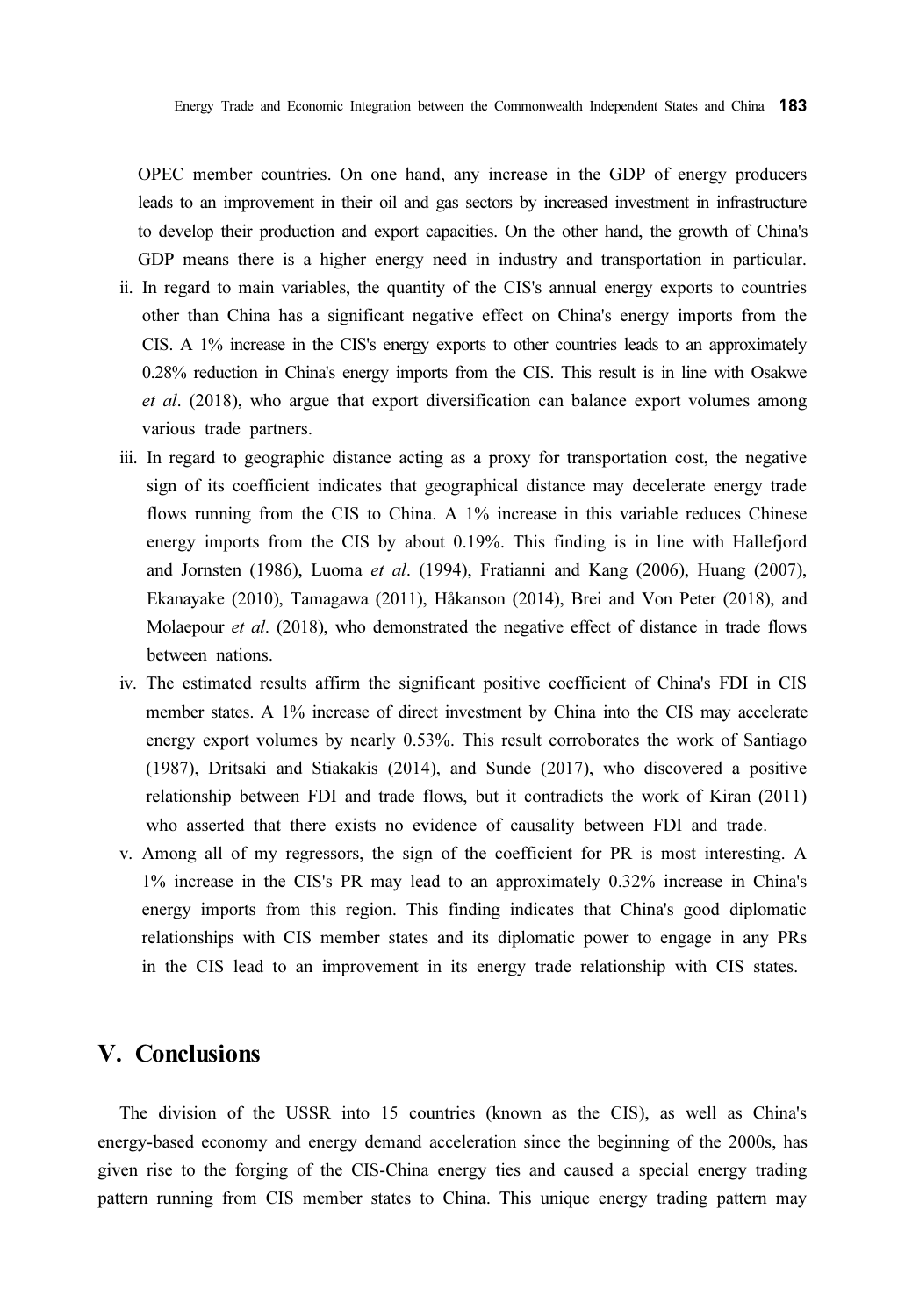be considered a key instrument to encourage the economic integration of China with CIS states. In this paper, I sought to empirically discover what determines China's energy importing pattern from the CIS in order to uncover policies that will further China-CIS economic integration. To this end, I used the model of Shao et al. (2017) with datasets over a period between 2000 and 2017. The conducted variables in this study were based on the TPG factors proposed by the model of Shao et al.

The main findings of my paper reveal that a 1% increase in the energy exporter's GDP in the CIS region leads to an increase in energy exports to China by nearly 0.39%. In other words, by developing the economic size of CIS nations, inward FDI from other nations in their energy projects may result in an increase in energy production capacity and a higher level of trade flows into these nations. As Pan and Nguyen (2018) mention, economic growth and exports are interrelated. Furthermore, the annual amount of energy the CIS exports to countries other than China has a significant negative effect on China's energy imports from the CIS. In fact, because of limitations on increasing energy production (Owusu and Asumadu-Sarkodie 2016), a greater distribution of produced energy sources in the CIS to nations other than China may lead to a reduction of the CIS's energy exports to China. It can be concluded that by any increase in the diversification of the CIS's energy exporting markets, China's energy imports from the CIS may decrease, which ultimately means that China will have higher energy security risks. Hence, de-diversification in CIS energy exporting markets may be considered to be a key to Chinese energy security. In regard to geographic distance, findings indicated a negative sign of its coefficient, meaning that geographical distance may decelerate energy trade flows running from the CIS to China. Our results regarding the negative linkage between distance and trade flows is supported by a number of earlier studies such as Rasoulinezhad and Seong Kang (2016), Rasoulinezhad and Wei (2017), Liaqat et al. (2018), and Rasoulinezhad (2018). Other results of this study include the fact that China's FDI in CIS states can determine and accelerate energy export flows running from the CIS to China. Our findings corroborated the results of Feng et al.  $(2009)$  and Doku et al.  $(2017)$ , who expressed the importance of China's FDI into oil and gas field projects in Russia, the biggest member of the CIS. Finally, our major findings verified evidence of a positive relationship between PR in the CIS and energy importing flows to China. This result is in line with Peyrouse (2016), who posited that China, with its remarkable diplomacy, has increased its presence and influence with CIS member states. This solid political tie led to the development of a strong economic and trade relationship between China and the CIS, which cannot be easily destroyed even considering CIS's political instability.

On the basis of the achieved coefficients of TPG factors in the panel data model framework, the rank of influential factors (according to their magnitude) on China's energy import flows from the CIS is as Figure 3: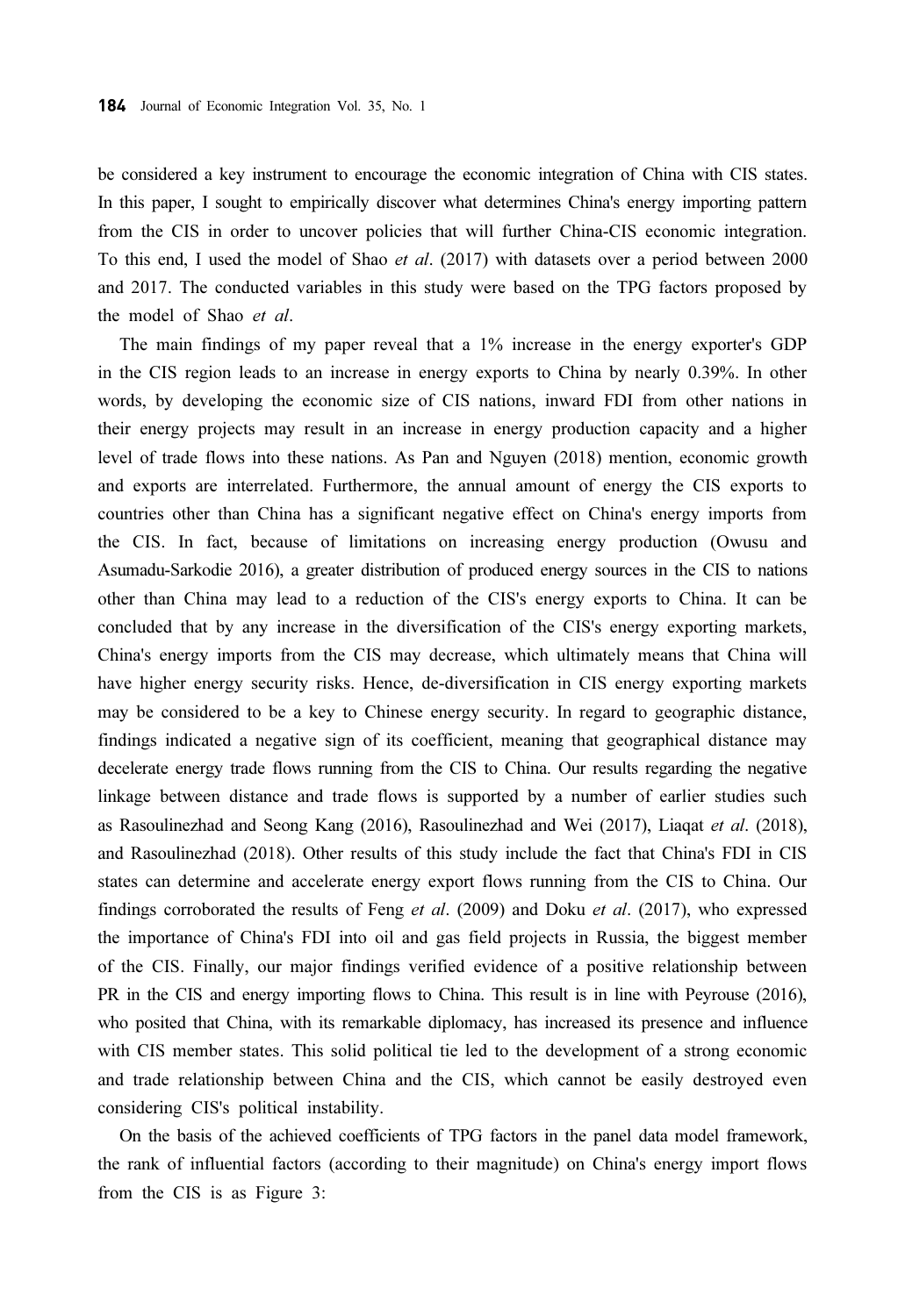

Figure 3. Rank of influential TPG factors on China's energy import flows from the CIS

(Source) Author's compilation.

On the basis of the empirical results, it can finally be concluded that lowering PR, increasing capital flows, empowering the national economies of CIS members, and improving transportation routes in the region are all essential factors for achieving a higher degree of economic integration between China and the CIS. Among these factors, increasing China's FDI flows in this region and increasing the GDP of CIS members play important roles in forging a stronger China-CIS economic integration tie.

Last, I present some recommendations for future studies related to economic integration based on energy trade flow patterns between China and the CIS. The current situation of political tension between Russia and Ukraine may be an influential factor in the future of CIS-China energy trade flows. Hence, considering it as a variable might be a good way to attain better academic results. Furthermore, the long-run energy strategies of China, such as the Energy Production and Consumption Revolution Strategy (2016~2030) and long-term economic and social development targets such as China Dream (Li et al. 2018), may negatively affect China's nonrenewable energy imports from the CIS in terms of reducing  $CO<sub>2</sub>$  emissions. Therefore, investigating the effects of China's long-run energy strategies would be of interest to many policymakers.

### **References**

Adams, F. G., and Shachmurove, Y. (2008). "Modeling and forecasting energy consumption in China: Implications for Chinese energy demand and imports in 2020." Energy Economics 30, no. 3, 1263-1278.

Aizenman, J., and Noy, I. (2006). "FDI and trade-Two-way linkages?." The Quarterly Review of Economics and Finance 46, no. 3, 317-337.

Alesina, A., Spolaore, E., and Wacziarg, R. (2000). "Economic integration and political disintegration."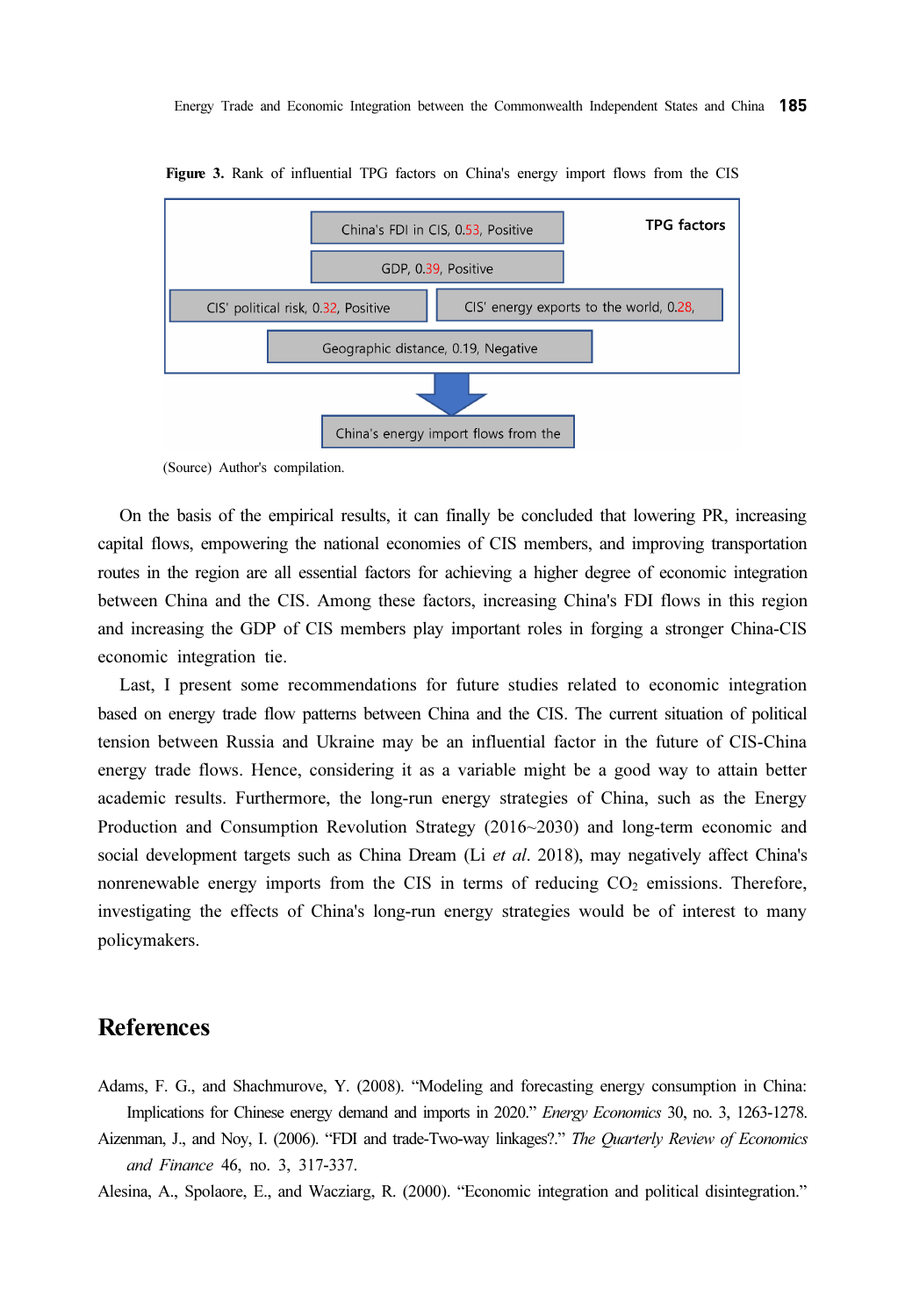American Economic Review 90, no. 5, 1276-1296.

- Ali, L., Mi, J., Shah, M., Shah, S. J., Khan, S., Ullah, R., and Bibi, K. (2018). "Local residents' attitude towards road and transport infrastructure (A case of China Pakistan economic corridor)." Journal of Chinese Economic and Foreign Trade Studies 11, no. 1, 104-120.
- Apergis, N., and Payne, J. E. (2010). "The emissions, energy consumption, and growth nexus: Evidence from the commonwealth of independent states." Energy Policy 38, no. 1, 650-655.
- Baldwin, R. E., and Venables, A. J. (1995). "Regional Economic Integration." Handbook of International Economics (Chapter 31) 3, 1597-1644.
- Black, W. R. (1973). "An analysis of gravity model distance exponents." Transportation 2, 299-312.
- Bond, E. W., Jones, R. W., Ping, W. (2005). "Economic takeoffs in a dynamic process of globalization." Review of International Economics 13, no. 1, 1-19.
- Braga-Alves, M. (2018). "Political risk and the equity trading costs of cross-listed firms." The Quarterly Review of Economics and Finance 69, 232-244.
- Brei, M., and Von Peter, G. (2018). "The distance effect in banking and trade." Journal of International Money and Finance 81, 116-137.
- Cestepe, H., Yildirim, E., and Bahtiyar, B. (2015). "The impact of trade liberalization on the export of MENA countries to OECD trade partners." Procedia Economics and Finance 23, 1440-1445.
- Chomakhidze, D., Tskhakaia, K., and Shamaevi, D. (2017). "Twenty years' experience of the regulation of energy in Georgia." Energy Procedia 128, 130-135.
- Chen, Y. (2015). "The distance-decay function of geographical gravity model: Power law or exponential law?." Chas, Solitons & Fractals 77, 174-189.
- Chenard, S. (1994). "Future for CIS space industry." Space Policy 10, no. 3, 236-240.
- Davis, J. R. (1997). "The creation of an agricultural free trade area in the CIS: arguments against following the CAP model." Food Policy,22, no. 1, 11-16.
- Dimic, N., Orlov, V., and Poljak, V. (2016). "The effect of political risk on currency carry trades." Finance Research Letters 19, 75-78.
- Doku, I., Akuma, J., Owusu-Afriyie, J. (2017). "Effect of Chinese foreign direct investment on economic growth in Africa." Journal of Chinese Economic and Foreign Trade Studies 10, no. 2, 162-171.
- Dong, X., and Kong, Zh. (2016). "The impact of China's natural gas import risks on the national economy." Journal of Natural Gas Science and Engineering 36, no. A, 97-107.
- Dritsaki, Ch., and Stiakakis, E. (2014). "foreign direct investments, exports, and economic growth in croatia: A time series analysis." Procedia Economic and Finance 14, 181-190.
- Ekanayake, E. M., Mukherjee, A., and Veeramacheneni, B. (2010). "Trade blocks and the gravity model: A study of economic integration among Asian developing countries." Journal of Economic Integration 25, no. 4, 627-643.
- Feng, Y., Sun, Y., and Walton, J. C. (2009). "Foreign direct investment in Russia and lessons for China." The Chinese Economy 42, no. 3, 78-93.
- Fratianni, M., and Kang, H. (2006). "Heterogeneous distance-elasticities in trade gravity models." Economics Letters 90, no. 1, 68-71.
- Ge, F., and Fan, Y. (2013). "Quantifying the risk to crude oil imports in China: An improved portfolio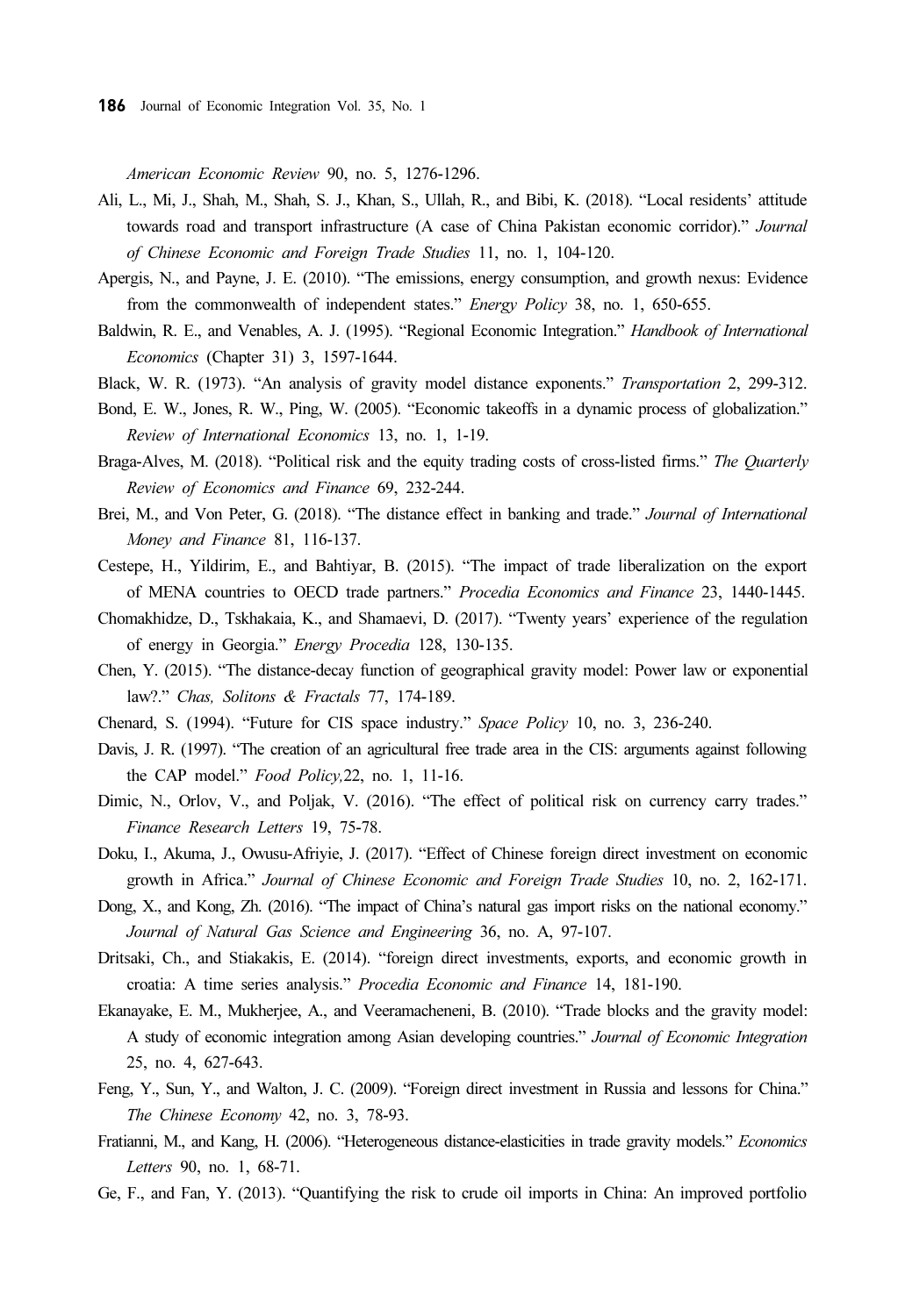Energy Trade and Economic Integration between the Commonwealth Independent States and China 187

approach." Energy Economics 40, 72-80.

- Golobokov, A. S. (2015). "Various forms and mechanisms of Chinese-Russian cooperation in the energy sphere and the role of non-governmental structures." Pacific Science Review B: Humanities and Social Sciences 1, no. 1, 45-48.
- Greene, W. (2011). *Econometric Analysis*,  $7<sup>th</sup>$  ed. Prentice Hall: USA.
- Hakanson, L. (2014). "The role of psychic distance in international trade: A longitudinal analysis." International Marketing Review 31, no. 3, 210-236.
- Hallefjord, A., and Jornsten, K. (1986). "Gravity models with multiple objectives- Theory and applications." Transportation Research Part B: Methodological 20, no. 1, 19-39.
- He, J., Gong, X., and Wang, Sh. (2009). "Causality Relationship between the US-China Trade Balance and the US and Japan Direct Investment in China." Systems Engineering-Theory & Practice 29, no. 6, 6-18.
- Hirschhausen, Ch., and Waelde, Th. (2001). "The End of Transition: An Institutional Interpretation of Energy Sector Reform in Eastern Europe and the CIS." MOST: Economic Policy in Transitional Economies 11, no. 1, 93-110.
- Howell, L., and Chaddick, B. (1994). "Models of political risk for foreign investment and trade: An assessment of three approaches." The Columbia Journal of World Business 29, no. 3, 70-91.
- Huang, R.R. (2007). "Distance and trade: Disentangling unfamiliarity effects and transport cost effects." European Economic Review 51, no. 1, 161-181.
- Jabalameli, F., and Rasoulinezhad, E. (2018). "BRICS-United Nations regional groups' trade patterns: A panel-gravity approach." Journal of Chinese Economic and Foreign Trade Studies 11, no. 2, 151-179.
- Kakachia, K. K. (2011). "Challenges to the South Caucasus regional security aftermath of Russian-Georgian conflict: Hegemonic stability or new partnership?." Journal of Eurasian Studies 2, no. 1, 15-20.
- Kandogan, Y. (1999). "Lingering effects of central planning on trade? Evidence from current CIS trade patterns." Weltwirtschaftliches Archiv 135, no. 3, 501-521.
- Karatayev, M., and Clarke, M. L. (2014). "current energy resources in kazakhstan and the future potential of renewables: A review." Energy Procedia 59, 97-104.
- Khoon Goh, S., Nyen Wong, K., and Yean Tham, S. (2013). Trade "linkages of inward and outward FDI: Evidence from Malaysia." Economic Modelling 35, 224-230.
- Kiran, B. (2011). "Causal Links between Foreign Direct Investment and Trade in Turkey." International Journal of Economics and Finance 3, no. 2, 150-158.
- Korhan, G., Amin, M., Taspinar, N. (2015). "the relationship among international trade, financial development and economic growth: The case of pakistan." Procedia Economics and Finance 25, 489-496.
- Kubicek, P. (2009). "The commonwealth of independent states: An example of failed regionalism?." Review of International Studies 32, 237-256.
- Li, H., Sun, R., Dong, K., Dong, X., Zhou, Zh., and Leng, X. (2017). "Selecting China's strategic petroleum reserve sites by multi-objective programming model." Petroleum Science 14, no. 3, 622-635.
- Li, J., Ma, Zh., Zhang, Y., and Wen, Zh. (2018). "Analysis on energy demand and CO2 emissions in China following the Energy Production and Consumption Revolution Strategy and China Dream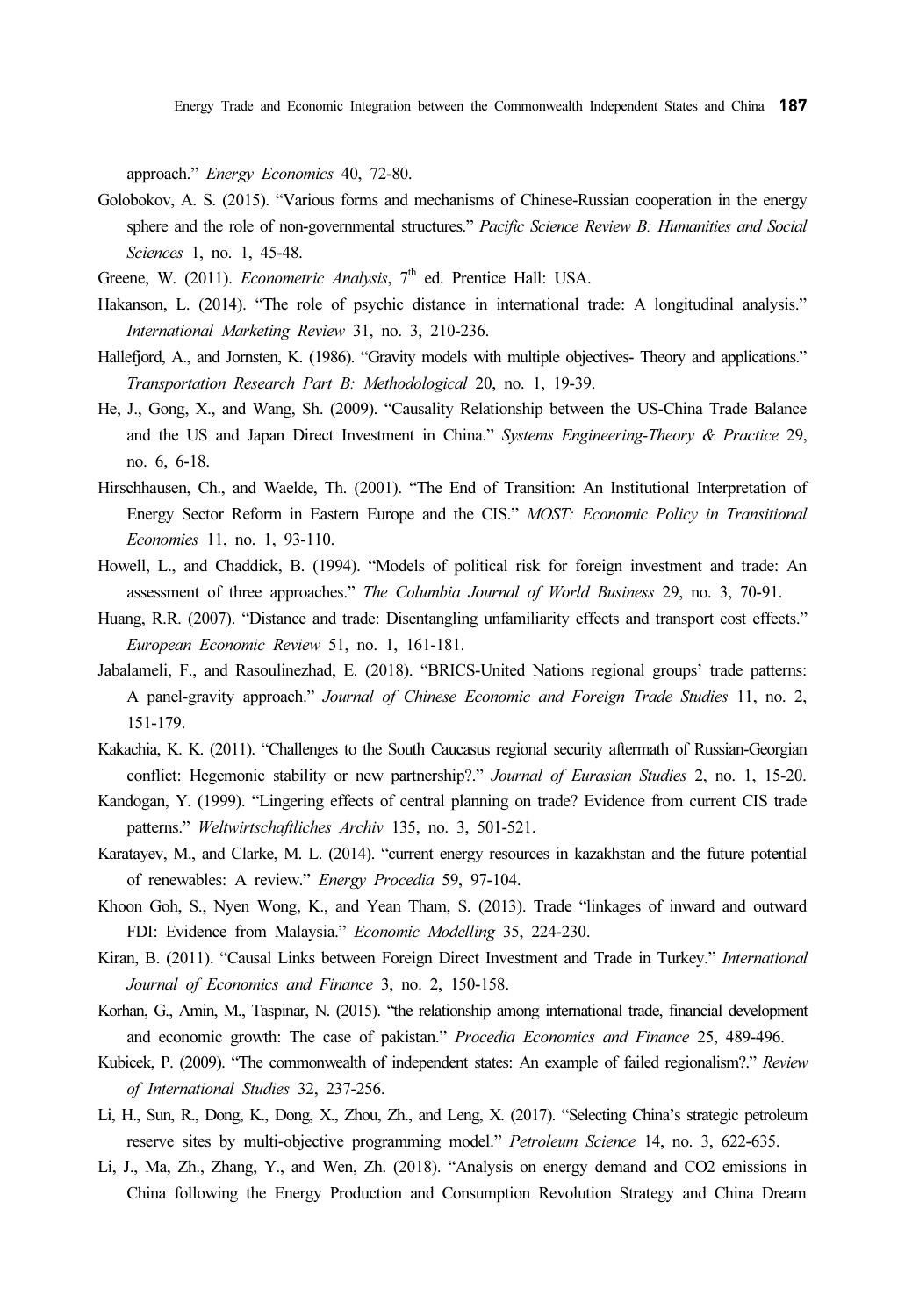target." Advances in Climate Change Research 9, no. 1, 16-26.

- Lin, B., and Wang, T. (2012). "Forecasting natural gas supply in China: Production peak and import trends." Energy Policy 49, 225-233.
- Liu, M., and Pistorius, T. (2012). "Coping with the energy crisis: Impact assessment and potentials of non-traditional renewable energy in rural Kyrgyzstan." Energy Policy 44, 130-139.
- Liu, X., Wang, Ch., and Wei, Y. (2001). "Causal links between foreign direct investment and trade in China." China Economic Review 12, no. 2-3, 190-202.
- Luoma, M., Mikkonen, K., and Palomaki, M. (1993). "The threshold gravity model and transport geography: How transport development influences the distance-decay parameter of the gravity model." Journal of Transport Geography 1, no. 4, 240-247.
- Magerman, G., Studnicka, Z., and Van Hove, J. (2016). "Distance and border effects in international trade: A comparison of estimation methods." Economics 10, no. 18, 1-31.
- Malle, S. (2017). "Russia and China in the 21st century: Moving towards cooperative behavior." Journal of Eurasian Studies 8, no. 2, 136-150.
- Melitz, J. (2007). "North, South and distance in the gravity model." *European Economic Review* 51, no. 4, 971-991.
- Molaepour, M., Mahdaviadeli, M., and Sabahi, A. (2018). "Iran's economic integration into the CIS." Quarterly Journal of Economic Research and Policies 25, no. 84, 257-290.
- Newnham, R. (2011). "Oil, carrots, and sticks: Russia's energy resources as a foreign policy tool." Journal of Eurasian Studies 2, no. 2, 134-43.
- Nurgaliyeva, L. (2016). "Kazakhstan's economic soft balancing policy vis-à-vis Russia: From the Eurasian Union to the economic cooperation with Turkey." Journal of Eurasian Studies 7, no. 1, 92-105.
- Oh, Ch., and Reuveny, R. (2010). "Climatic natural disasters, political risk, and international trade." Global Environmental Change 20, no. 2, 243-254.
- Orlov, A. (2016). "The strategic implications of the second Russia-China gas deal on the European gas market." Energy Strategy Reviews 13-14, 1-10.
- Osakwe, P. N., Santos-Paulino, A. U., and Dogan, B. (2018). "Trade dependence, liberalization, and exports diversification in developing countries." Journal of African Trade 5, no. 1-2, 19-34.
- Owusu, P. A., and Asumadu-Sarkodie, S. (2016). "A review of renewable energy sources, sustainability issues and climate change mitigation." Cogent Engineering 3, no. 1. doi.org/10.1080/23311916.2016.11 67990
- Pan, M., and Nguyen, H. (2018). "Export and growth in ASEAN: Does export destination matter?." Journal of Chinese Economic and Foreign Trade Studies 11, no. 2, 122-131.
- Peyrouse, S. (2016). "Discussing China: Sinophilia and Sinopobia in Central Asia." Journal of Eurasian Studies 7, no. 1, 14-23.
- Popova, L., and Rasoulinezhad, E. (2016). "Have sanctions modified Iran's trade policy? An evidence of Asianization and De-Europeanization through the gravity model." Economies 4, no. 4, 1-24.
- Quang, L., and Xing-Kang, Q. (2009). "World energy structure and choices of Chinese energy strategy." Procedia Earth and Planetary Science 1, no. 1, 1723-1729.

Rasoulinezhad, E. (2017). "China's foreign trade policy with OPEC member countries." Journal of Chinese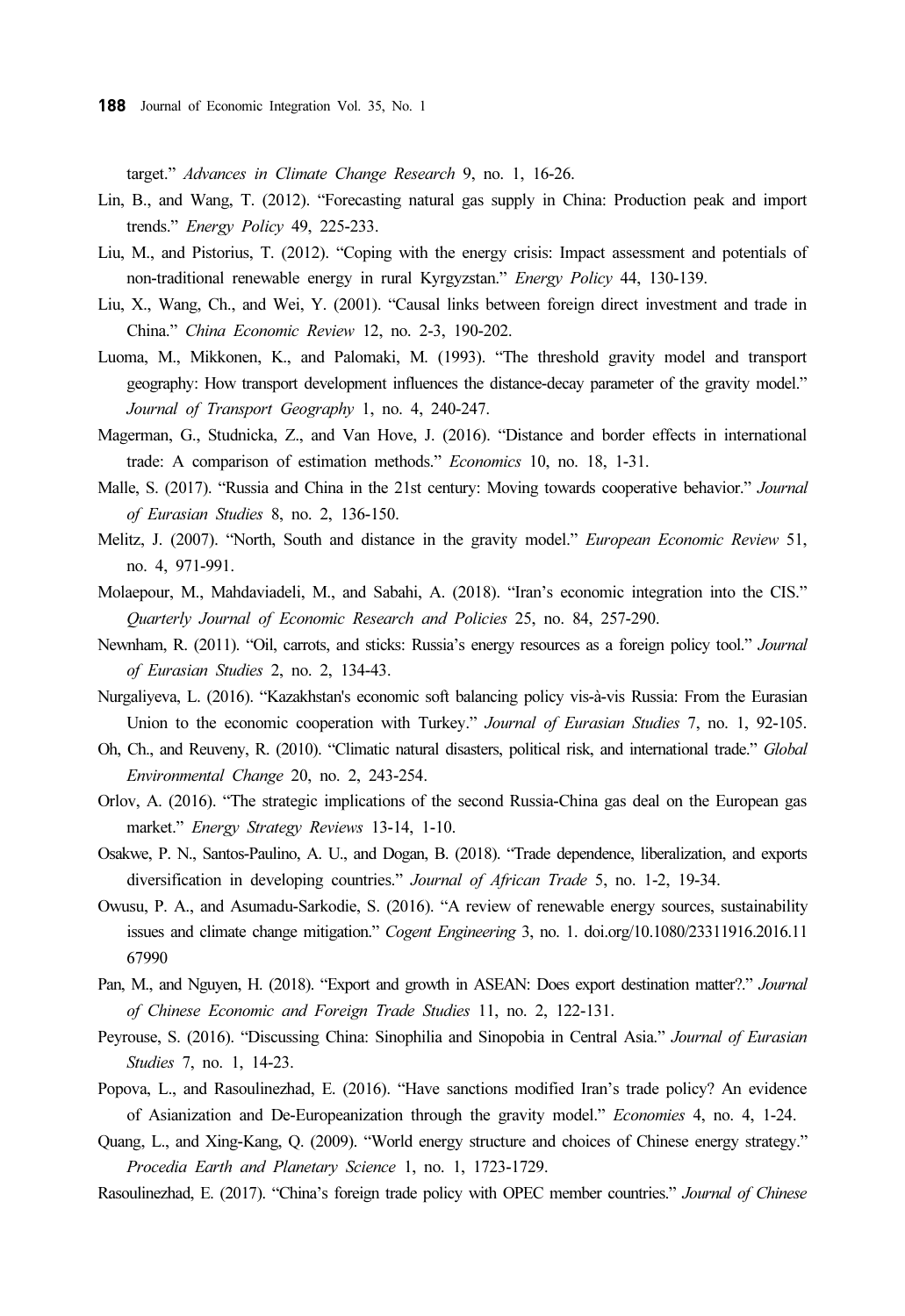Economic and Foreign trade studies 10, no. 1, 61-81.

- Rasoulinezhad, E. (2018). "A new evidence from the effects of Russia's WTO accession on its foreign trade." Eurasian Economic Review 8, no. 1, 73-92.
- Rasoulinezhad, E. (2019). "analyzing energy export patterns from the commonwealth of independent states to China: New evidence from gravity trade theory." The Chinese Economy 52, no. 3, 279-294.
- Rasoulinezhad, E., and Jabalameli, F. (2018). "Do BRICS countries have similar trade integration patterns?." Journal of Economic Integration 33, no. 1, 1011-1045.
- Rasoulinezhad, E., and Jabalameli, F. (2019). "Russia-EU gas game analysis: Evidence from a new proposed trade model." Environmental Science and Pollution Research. doi.org/10.1007/s11356-019-05681-2
- Rasoulinezhad, E., and Seong Kang, G. (2016). "A panel data analysis of South Korea's trade with OPEC member countries: The gravity model approach." Iranian Economic Review 20, no. 2, 203-224.
- Rasoulinezhad, E., Taghizadeh-Hesary, F., Yoshino, N., and Sarker, T. (2019). Russian Federation-East Asia Liquefied Natural Gas Trade Patterns and Regional Energy Security. ADBI Working Paper 965. Tokyo: Asian Development Bank Institute.
- Rasoulinezhad, E., and Wei, W. (2017). "China's trade with OPEC member countries: A panel-gravity model approach." The Chinese Economy 50, no. 5, 339-355.
- Roberts, M., and Werheim, P. (2001). "Regional trade agreements and WTO accession of CIS countries." Intereconomics 36, no. 6, 315-323.
- Rotunno, L. (2016). "Political stability and trade agreements: Evidence for endgame FTAs." European Journal of Political Economy 45, 133-148.
- Santiago, C. E. (1987). "The impact of foreign direct investment on export structure and employment generation." World Development 15, no. 3, 317-328.
- Sergi, B. S. (2018). "Putin's and Russian-led Eurasian Economic Union: A hybrid half-economics and half-political "Janus Bifrons"." Journal of Eurasian Studies 9, no. 1, 52-60.
- Shao, Y., Qiao, H., and Wang. (2017). "What determines China's crude oil importing trade patterns: Empirical evidences from 55 countries between 1992 to 2015." Energy Policy 109, 854-862.
- Silva, J. S., and Tenreyro, S. (2006). "The log of gravity." The Review of Economics and statistics 88, 641-658.
- Soete, S., and Van Hove, J. (2017). "dissecting the trade effects of europe's economic integration agreements." Journal of Economic Integration 32, no. 1, 193-243.
- Sunde, T. (2017). "Foreign direct investment, exports and economic growth: ADRL and causality analysis for South Africa." Research in International Business and Finance 41, 434-444.
- Szkorupova, Z. (2014). "a causal relationship between foreign direct investment, economic growth and export for slovakia." Procedia Economics and Finance 15, 123-128.
- Taghizadeh-Hesary, F., Rasoulinezhad, E., Yoshino, N. (2019). "Energy and food security: Linkages through price volatility." Energy Policy 128, 796-806. doi.org/10.1016/j.enpol.2018.12.04
- Taghizadeh-Hesary, F., Yoshino, N., Abdoli, G., and Farzinvash, A. (2013). "An estimation of the impact of oil shocks on crude oil exporting economies and their trade partners." Frontiers of Economics in China 8, no. 4, 571-591. doi.org/10.3868/s060-002-013-0029-3
- Taghizadeh-Hesary, F., Yoshino, N., Chang, Y., and Rillo, A.D. (2019). "Introduction." Achieving Energy Security in Asia: Diversification, Integration and Policy Implications. Eds. F. Taghizadeh-Hesary,